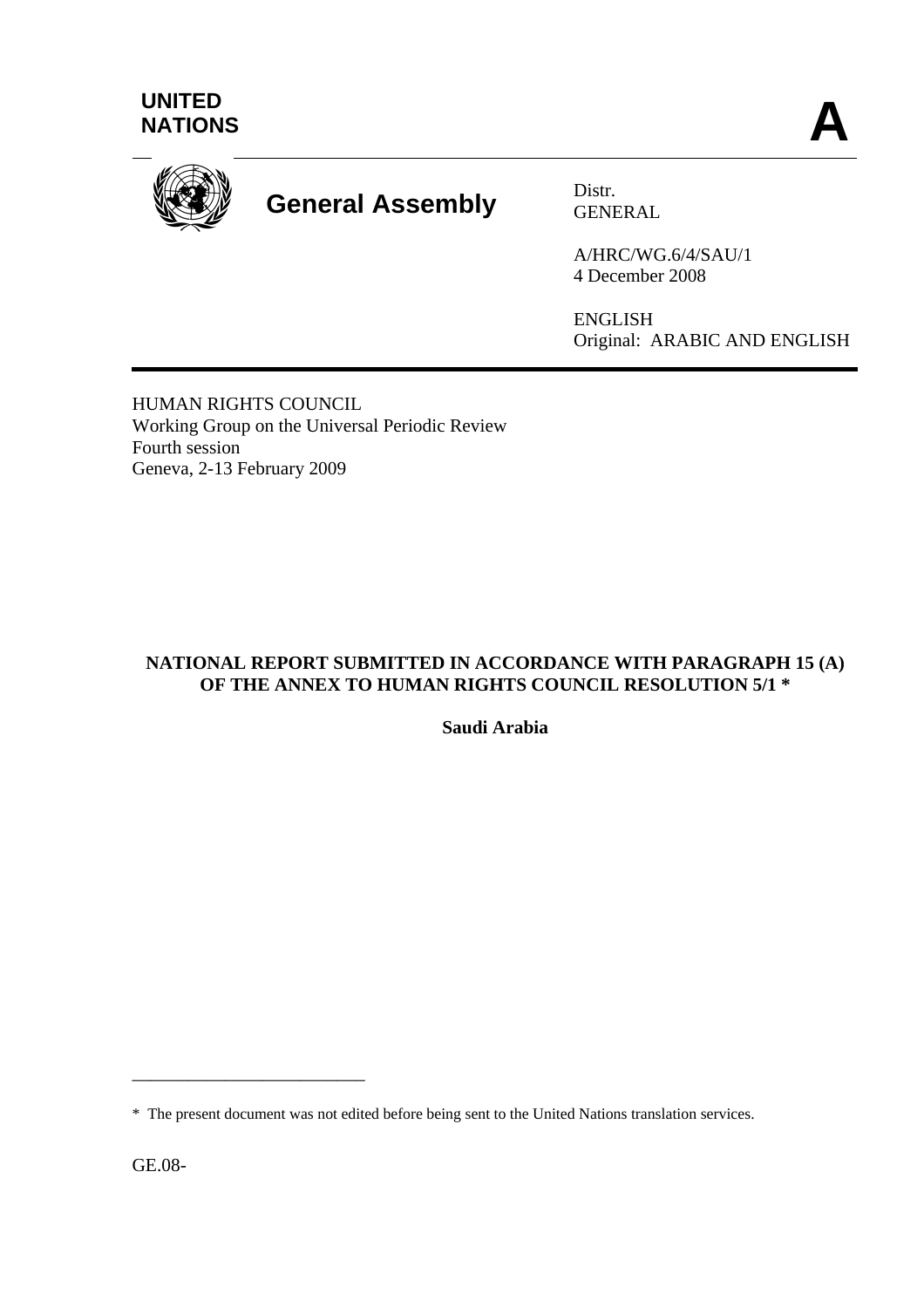### **Introduction**

1. The Kingdom of Saudi Arabia is presenting this report on the human rights situation in its territory pursuant to the provisions of United Nations General Assembly resolution 60/251 of 15 March 2006, in which it was decided to establish a Human Rights Council, and in conformity with the general guidelines provided for in Human Rights Council resolution 5/1 of 18 June 2007.

2. The Human Rights Commission prepared this report in collaboration with all the main governmental and non-governmental stakeholders and issued an information booklet explaining the review mechanism which was widely distributed, especially to those stakeholders.

3. Through this report, the Kingdom of Saudi Arabia is seeking to portray, in a true and transparent manner, the human rights situation and the ways in which human rights are effectively being promoted in its territory while, at the same time, highlighting the difficulties that it is facing in its endeavours to ensure more extensive enjoyment of such rights in the manner required. Reference is made to the measures that the Kingdom intends to take to promote and protect human rights in future, including a study of the question of accession to some instruments to which the Kingdom is not yet a party.

4. In keeping with the Kingdom's legislation derived from the Islamic Shari'a which guarantees all rights, in the light of the Kingdom's firm belief in the need to promote and give effect to human rights, and in view of the King's sense of responsibility as Head of State, a governmental Human Rights Commission was established which reports directly to the King, in his capacity as Prime Minister, while retaining full autonomy in spite of being funded by the Government, in addition to donations, contributions, endowments and other resources the acceptance of which is subject to approval by the Commission's Board. Its objective is to promote and protect human rights in accordance with international standards in this regard. It is required to submit to the King an annual report on its performance of the functions assigned to it, as well as another report on the human rights situation in the Kingdom. It is the body responsible for promoting greater awareness of human rights in coordination with the governmental sectors concerned, and also for monitoring implementation of the conventions to which the Kingdom has acceded, and for receiving complaints and communications and taking the requisite action thereon.

5. Given the Kingdom's belief that human rights are a universal human heritage to which all peoples are entitled, the Commission prepared a comprehensive plan for the dissemination and promotion of a culture of human rights in the obligatory implementation of which all the governmental agencies are participating since it covers all aspects of life, including education and health, etc.

6. While presenting this report, the Kingdom of Saudi Arabia emphasizes its commitment to cooperate fully with every institution seeking to safeguard, promote and enhance human rights. It is committed to the continuation and furtherance of purposeful and constructive dialogue at all levels, believing that this will guarantee the promotion and propagation of these rights among all mankind in accordance with the words of Almighty God: "And indeed we have honoured the sons of Adam" (verse 70 of the chapter of the Holy Qur'an entitled "The Night Journey"); "God commands you to render back your trusts to those to whom they are due; and, when you judge between people, judge with justice" (verse 58 of the chapter entitled "Women");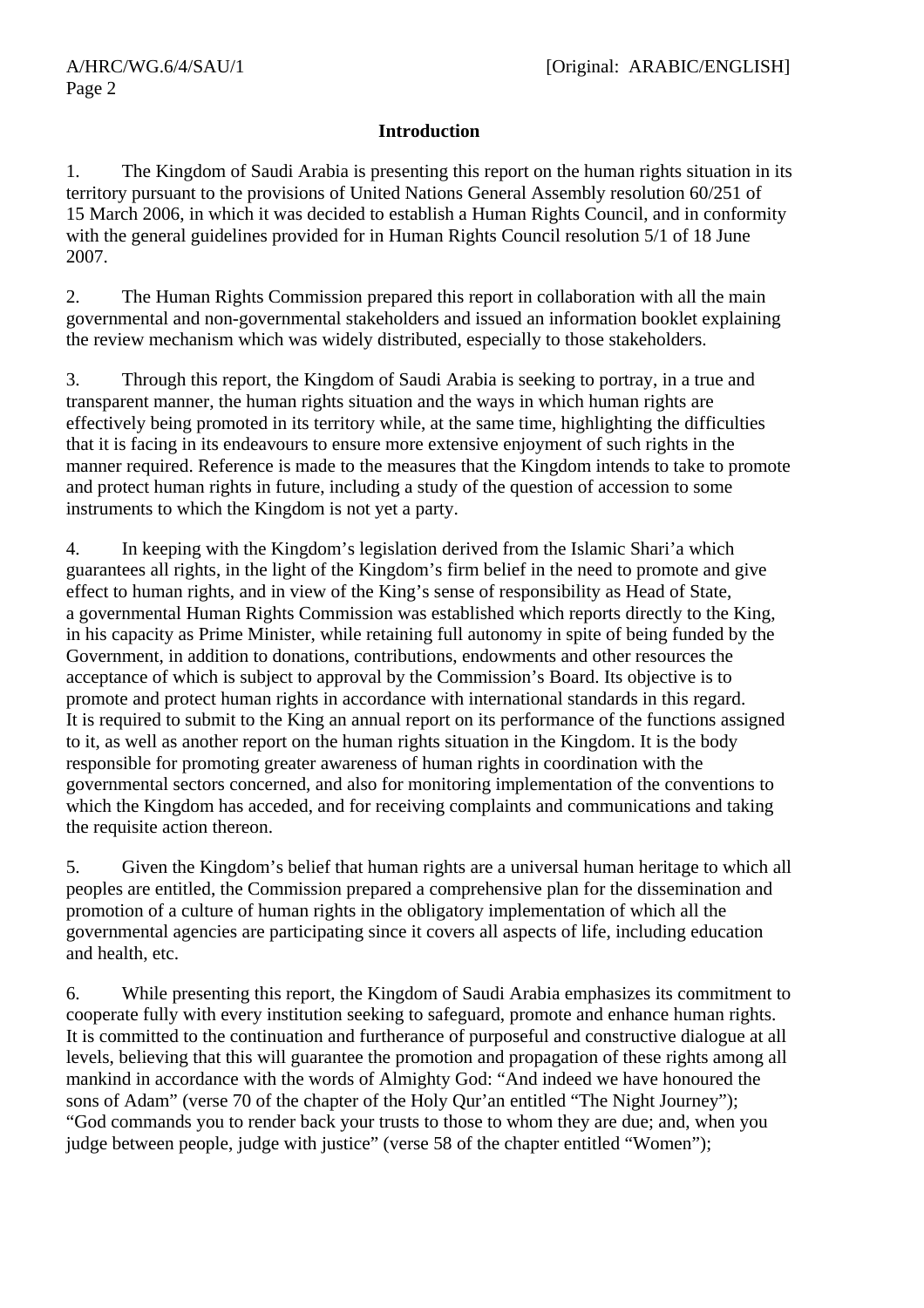"O Mankind! Be dutiful to your Lord who created you from a single person" (verse 1 of the chapter entitled "Women".

### **A. Methodology and process of report preparation**

7. This process complied strictly with the need for transparency, objectivity and the fulfilment of numerous requirements, including:

- Involvement of all governmental and non-governmental agencies, departments and bodies in this process.
- Survey of all human rights-related statutes, regulations and laws for the preparation of the report.
- Identification of all the positive and negative aspects with full objectivity and transparency.
- Specification of the main national priorities and the initiatives that are being taken to overcome the challenges facing the Kingdom in its endeavours to improve the human rights situation.

# **B. Normative and institutional framework for human rights in the Kingdom**

8. Since 1992 the Kingdom of Saudi Arabia has witnessed further human rights-related reforms, culminating in the promulgation of the Basic Law of Governance and updating of the Statutes of the Regions and the Consultative Council. The Basic Law of Governance is the Kingdom's constitutional framework. The pace of these reforms increased with the promulgation of numerous laws consistent with the international instruments to which the Kingdom has acceded. A number of national structures, institutions and bodies including, in particular, the governmental Human Rights Commission, were also established to monitor and give effect to human rights at the highest national levels. The reform process is still under way since, although significant progress has already been made in this field, numerous other steps need to be taken to introduce further reforms for the purpose of ensuring fuller enjoyment of all human rights.

### **The Basic Law of Governance**

9. This Law, derived from the Islamic Shari'a, constitutes the quintessence of the Kingdom's legislation insofar as it incorporates a number of constitutional principles to ensure protection of and respect for human rights. It enshrines, in particular, the principle of the equality of all citizens before the law: "Governance in the Kingdom of Saudi Arabia is based on justice, consultation and equality in accordance with the Islamic Shari'a" (art. 8). It also makes direct reference to the State's obligation to protect human rights: "The State shall protect human rights in accordance with the Islamic Shari'a" (art. 26). Under the Law, governmental power is assigned to the judicial, executive and regulatory/legislative authorities, all of which must cooperate in the exercise of their functions, the King being the arbiter between these authorities. The Law emphasizes the independence of the judicial authority: "The judiciary shall be an independent authority and, in their administration of justice, judges shall be subject to no authority other than that of the Islamic Shari'a in the Kingdom" (art. 46).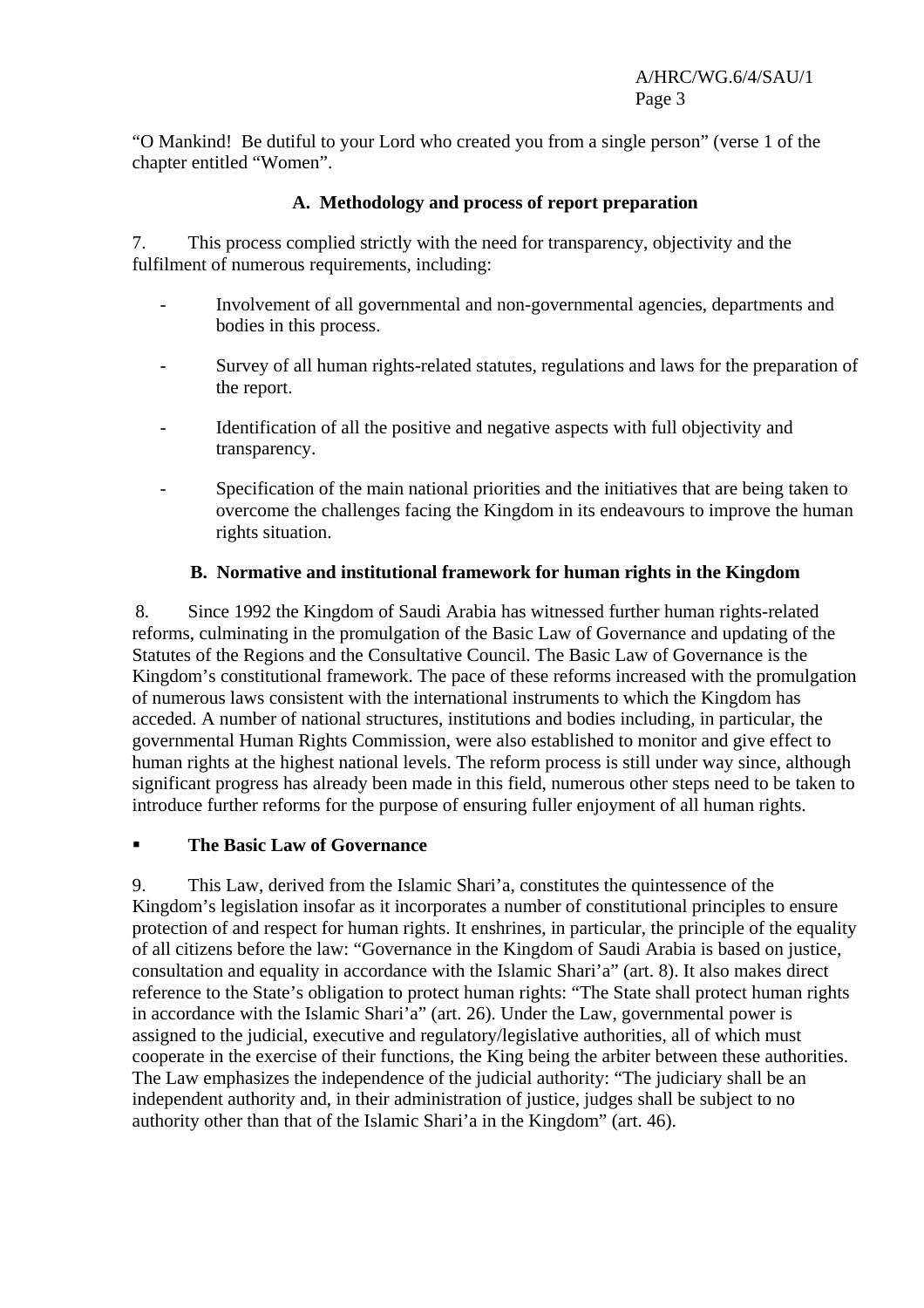10. Emphasis is also placed on the guaranteed equal right of all the Kingdom's citizens and residents to seek legal remedy: "The right to seek legal remedy shall be guaranteed, on an equal footing, to all citizens and residents of the Kingdom and the procedures required therefor shall be defined by law" (art. 47). It is further stipulated that: "Laws and international treaties, conventions and concessions shall be promulgated and amended by Royal Decrees" (art. 70).

11. The provisions of this Law reflect many of the rules that promote and protect human rights in numerous civil, political, economic, social and cultural fields. In this context, article 18 of the Law stipulates that: "The State shall guarantee the freedom and inviolability of private property rights. No one shall be deprived of his property except in the public interest and on condition that the owner receives fair compensation". Article 27 further stipulates that: "The State shall guarantee the rights of the citizen and his family in emergencies, sickness, disability and old age, shall support the social security system and shall encourage institutions and individuals to participate in charitable work". The right to work is guaranteed in article 28: "The State shall facilitate the provision of job opportunities for every person capable of working and shall enact laws to protect workers and employers". With regard to education, article 30 of the Law indicates that: "The State shall provide public education and shall be committed to combating illiteracy". In the health sector, article 31 stipulates that: "The State shall show concern for public health and shall provide health care for every citizen". On the subject of personal freedoms, article 37 indicates that: "Homes shall be inviolable and shall not be entered without permission from their occupants, nor shall they be searched except in the circumstances in which such is permitted by law". Under article 40: "Telegraphic, postal, telephone and other communications shall be confidential and shall not be censored, delayed, inspected or overheard except in the circumstances in which such is permitted by law". These freedoms are further protected by the provisions of other laws.

12. The Kingdom of Saudi Arabia has also promoted and protected human rights through the promulgation of numerous new laws and the amendment of existing laws in a manner consistent with the obligations ensuing from its accession to various international conventions. These new and amended laws incorporate numerous positive additions needed to supplement the legislative and regulatory structure and ensure the enjoyment of human rights through, inter alia, the achievement of equality and measures to combat any manifestation of segregation or discrimination. In this connection, reference can be made to the following legislation:

# **The Statutes of the Judiciary and the Board of Grievances**

13. The most significant step taken by the Government of the Kingdom of Saudi Arabia to promote human rights consisted in its endeavours to reform the judicial system, this being the principal guarantee of justice which is one of the most important of those rights. The Statutes of the Judiciary deal not only with the procedural aspects of the judicial process; they also address the legally stipulated principles that must be applied. This step was taken following the Kingdom's accession to numerous international conventions and after certain observations were made concerning judicial procedures in the Kingdom. These diligent endeavours culminated in the project for the development of the judiciary which was announced in Royal Decree No. M/78 of 19/9/1428 AH, corresponding to 30/9/2007. The first phase began with the promulgation of new Statutes for the judiciary reconfirming the independence of the judiciary, specifying the guarantees enjoyed by judges and defining the spheres of jurisdiction and hierarchy of the courts, including the establishment of a Supreme (Constitutional) Court the functions of which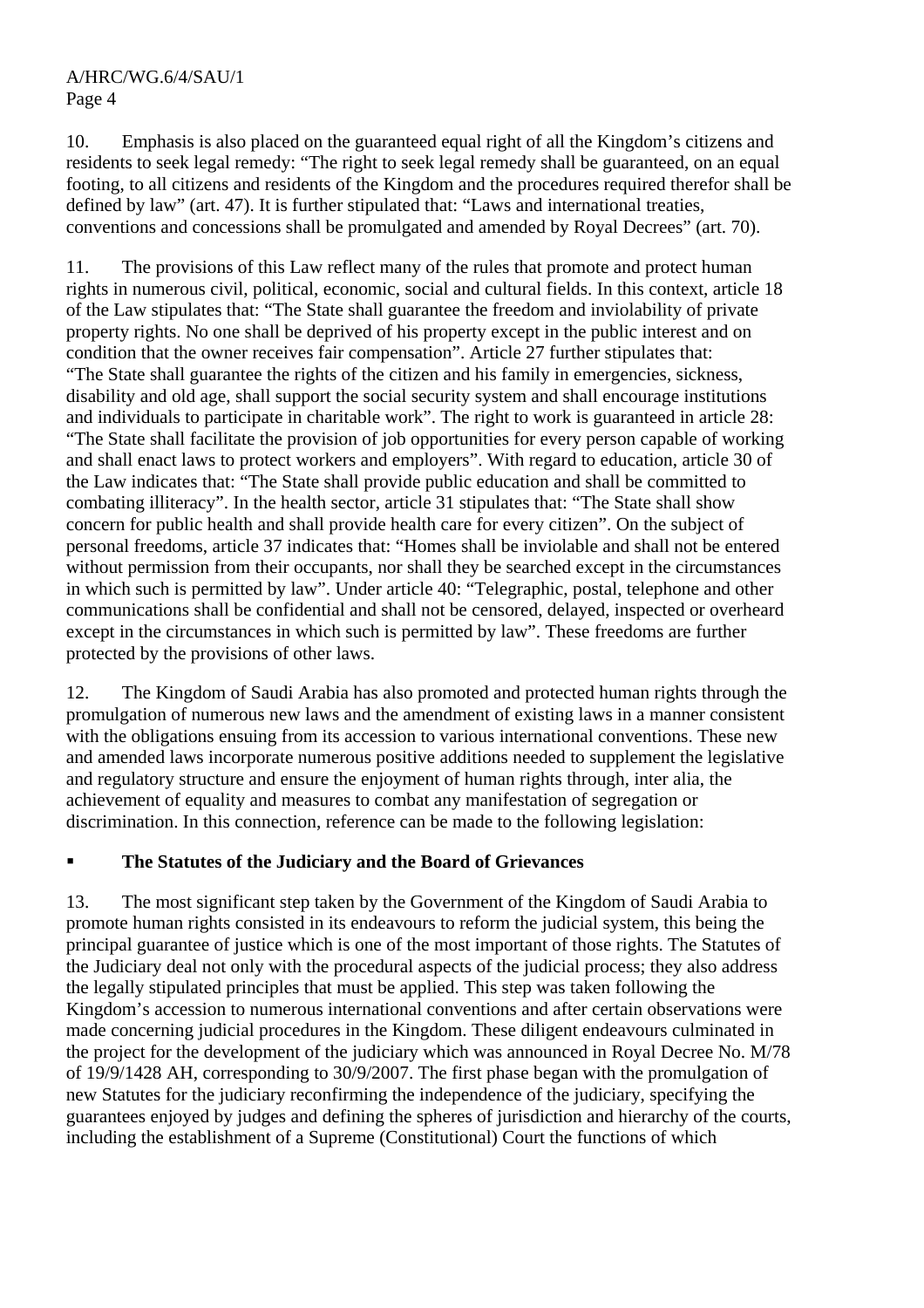comprise, inter alia, monitoring the proper delivery and implementation of judgements and the legitimacy of the legislation enacted in the Kingdom. These Statutes define and regulate the spheres of jurisdiction and functions of the appellate courts and the courts of first instance and detail the rights and obligations of judges when hearing the cases brought before them. They also define the judicial inspection functions and the tasks and responsibilities of notaries public. The Statutes make provision for the establishment of courts of first instance, consisting of the general courts comprising specialized divisions, including enforcement and probate divisions, and equivalent criminal courts, courts of personal status, commercial courts and labour courts. This system was applied through the appointment of more than one enforcement judge in a number of the Kingdom's courts.

14. The Statutes of the Board of Grievances (the Administrative Judiciary) define the composition of the Board and the Council of the Administrative Judiciary and the division of the Board into Administrative Courts, the Administrative Court of Appeal and the Supreme Administrative Court. The Statutes also specify the functions of each of these courts and the rules governing the appointment and grades of the Board's judges. An amount of 7 billion riyals was allocated for the implementation of this project.

# **The Code of Shari'a (Civil) Procedure**

15. This Code, promulgated by Royal Decree No. M/21 of 20/5/1421 AH, corresponding to 20/8/2000, consolidates the main principles of the administration of justice for all litigants. It regulates the significant powers that the judge needs when hearing the parties involved in the cases brought before him. It defines, in particular, the court's juridical functions, procedures for the bringing of actions and the filing of suits, the rules governing the presence or absence of the parties, and the manner in which court proceedings should be regulated. It clearly stipulates that hearings should be conducted in public and specifies the circumstances in which a judge should disqualify himself from adjudication in order to ensure judicial impartiality vis-à-vis all the litigating parties.

### **The Code of Criminal Procedure**

16. This Code, promulgated by Royal Decree No. M/39 of 28/7/1422 AH, corresponding to 15/10/2001, constitutes one of the most significant legislative instruments recently enacted in the Kingdom since it directly addresses the most important human rights issues by clearly defining the procedures from the time of arrest until the accused is brought to trial. Article 3 of the Code indicates that the accused shall be presumed innocent until convicted and provision is made for comprehensive safeguards to protect this right to presumption of innocence. It is prohibited to subject an accused person to any form of physical or mental harm, torture or degrading treatment. Emphasis is placed on the right of the accused to avail himself of the services of legal counsel to defend him at the stages of investigation and trial. The provisions of this Code also specify all the procedures governing arrest, detention, the right of defence in both events, and protection of personal freedom by stipulating that no one may be arrested, searched, detained or imprisoned except in the circumstances defined by law. The right of everyone to inviolability of his person, dwelling, place of business and means of transport and communication is guaranteed. Any procedure contrary to the provisions of this Code is deemed invalid and the accused, if acquitted, is entitled to claim compensation in respect of any material detriment or mental anguish suffered.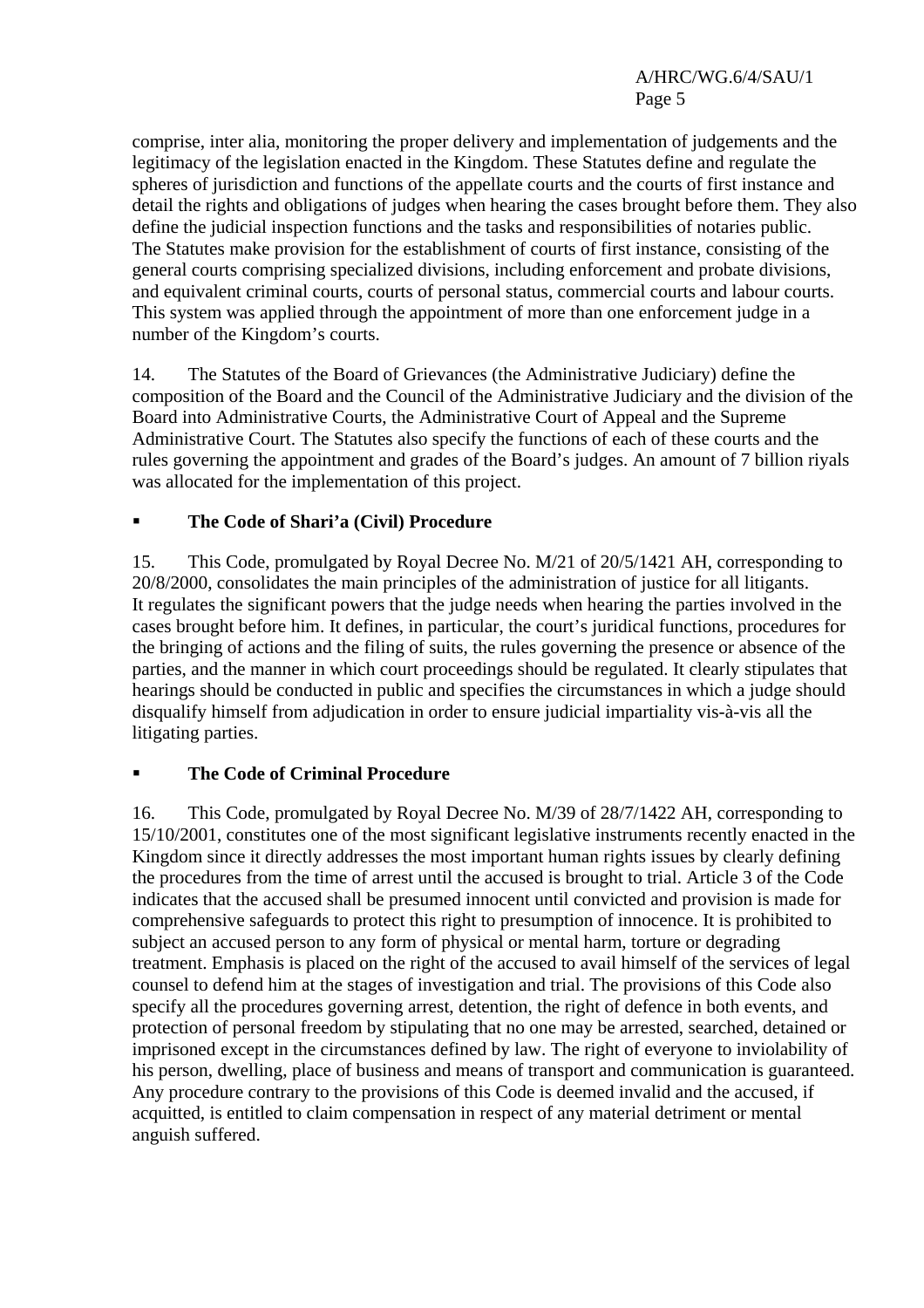# **The Code of Practice for Lawyers**

17. The Code of Practice for Lawyers, promulgated by Royal Decree No. M/38 of 28/7/1422 AH, corresponding to 15/10/2001, defines the practice of law and the conditions for engagement therein for the purpose of ensuring the triumph of justice. It sets forth the obligations of lawyers to promote justice and respect for their profession and to refrain from any act that would detract from its dignity, and also specifies their rights. The Code permits the exercise of this profession by non-Saudis in accordance with clearly defined rules conducive to the protection of human rights and consistent with the requirements of agreements concluded between the Kingdom and other States (art. 3(a) of the Code). Article 39 likewise permits non-Saudis to engage in consultancy work on a temporary basis in accordance with the conditions laid down in that article.

# **International human rights instruments ratified by the Kingdom**

18. Although the Kingdom of Saudi Arabia is not yet a party to the International Covenants on Civil and Political and Economic, Social and Cultural Rights, in actual fact many of the provisions of these two Covenants are being implemented. In the Kingdom, the first municipal elections were monitored by observers<sup>1</sup> who ascertained their fairness. In the field of economic, social and cultural rights, the Kingdom has achieved standards consistent with the provisions of the International Covenant on Economic, Social and Cultural Rights. Section D of this report contains a brief summary of the achievements from which the Kingdom's citizens have benefited in this regard.

19. The Kingdom of Saudi Arabia, which was among the first States to participate in the drafting of the Universal Declaration of Human Rights, has ratified numerous international human rights instruments, including:

- The Convention on the Rights of the Child, ratified by Royal Decree No. M/7 of 16/4/1416 AH.
- The International Convention on the Elimination of all Forms of Racial Discrimination, ratified by Royal Decree No. M/12 of 16/4/1418 AH.
- The Convention against Torture and Other Forms of Cruel, Inhuman or Degrading Treatment or Punishment, ratified by Royal Decree No. M/11 of 4/4/1418 AH.
- The Convention on the Elimination of All Forms of Discrimination against Women, ratified by Royal Decree No. M/25 of 25/5/1421 AH.
- The United Nations Convention against Transnational Organized Crime, ratified by Royal Decree No. M/20 of 24/2/1425 AH, and its supplementing Protocol to Prevent, Suppress and Punish Trafficking in Persons, especially Women and Children, ratified by Royal Decree No. M/56 of 11/6/1428 AH.
- The Convention on the Rights of Persons with Disabilities and its Optional Protocol of 2008.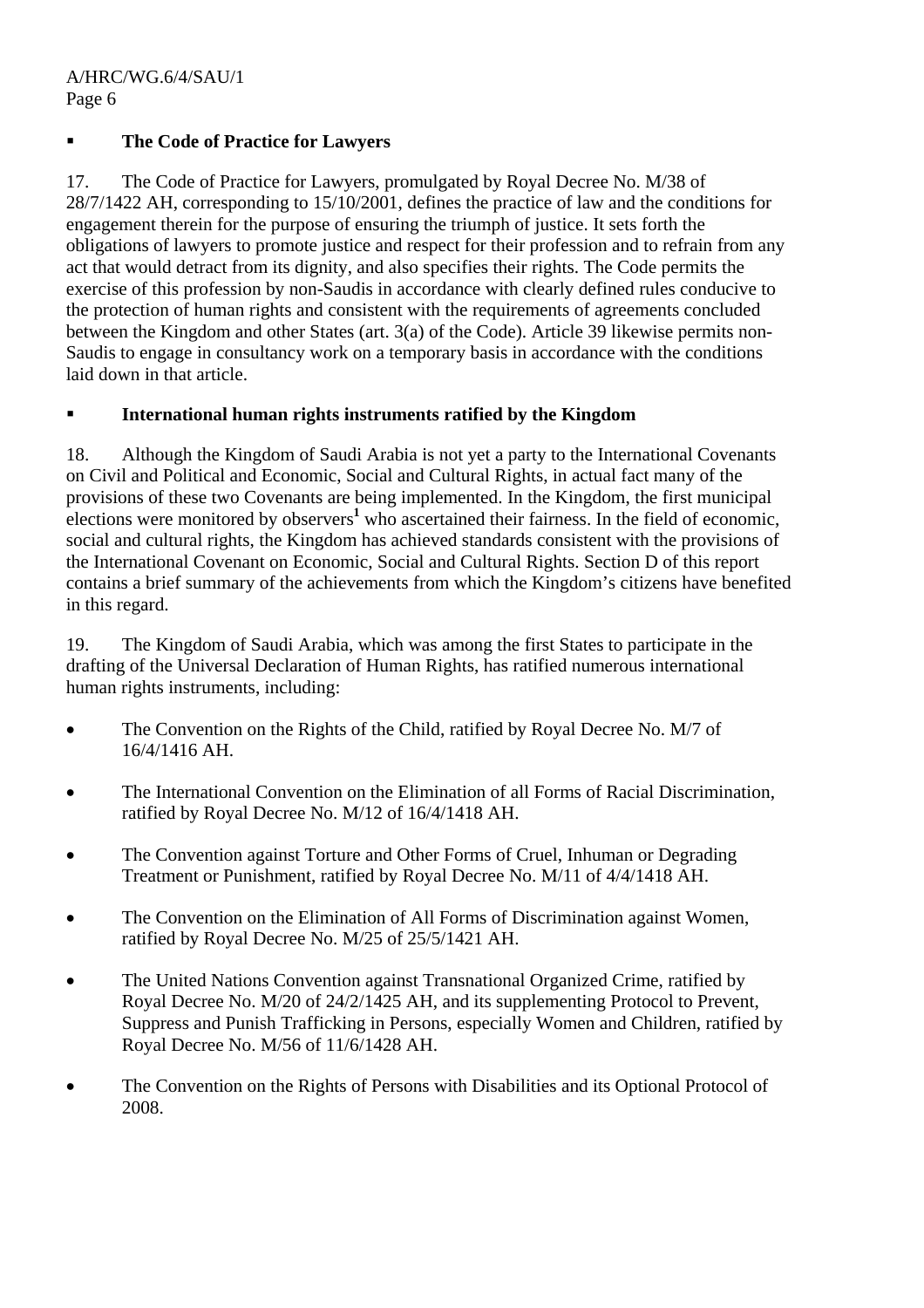20. The Kingdom is also a party to numerous regional, inter-Arab and Islamic instruments, including:

- The Covenant on the Rights of the Child in Islam of 2005.
- The Gulf Cooperation Council Convention against Terrorism, approved by Royal Decree No. M/52 of 2/9/1429 AH.
- The Riyadh Declaration on Human Rights in Peace and War of 2003.
- The Cairo Declaration on the Dissemination and Teaching of Human Rights of 2000.
- The Organization of the Islamic Conference Convention against International Terrorism of 1999.

# **C. Promotion and protection of human rights on the ground**

# **National bodies and institutions for the promotion and protection of human rights**

21. The Kingdom of Saudi Arabia, believing the legislative framework to be insufficient in itself to promote human rights unless it is backed by national structures and institutions responsible for ensuring that legislative provisions are respected and implemented in actual practice, has established a number of national structures to promote and monitor the human rights-related objectives of its legislation. In this connection, reference can be made to the following structures and institutions:

### **Private non-governmental organizations operating in the Kingdom**

22. In keeping with the Qur'anic injunction "Help each other in righteousness and piety, but do not help each other in sin and transgression", believing in the principle of organized popular participation and purposeful and constructive cooperation, and with a view to helping to serve society and develop its institutions, the Kingdom's Government has endeavoured to ensure that civil society plays a role in this regard. Accordingly, authorization was granted for the establishment of a number of non-governmental organizations operating in numerous fields such as health, women and the family, children, and care of the disabled, etc. These organizations include the National Society for Human Rights in the Kingdom of Saudi Arabia, established on 18/1/1425 AH, corresponding to 9/3/2004, which has 41 members, including 10 women.

23. This Society enjoys financial and administrative autonomy and is not subject to the supervision or control of any governmental agency. Under the terms of its Statutes, its objectives are to defend human rights in and outside the Kingdom of Saudi Arabia, regardless of whether the person concerned is a citizen, a resident or a visitor, and to work together with governmental agencies, private associations and international organizations in and outside the Kingdom in such a way as to achieve the statutory objectives for which it was established.

# **The Human Rights Commission**

24. This Commission was established by Council of Ministers Decision No. 207 of 8/8/1426 AH, corresponding to 12/9/2005. It enjoys extensive powers to promote and protect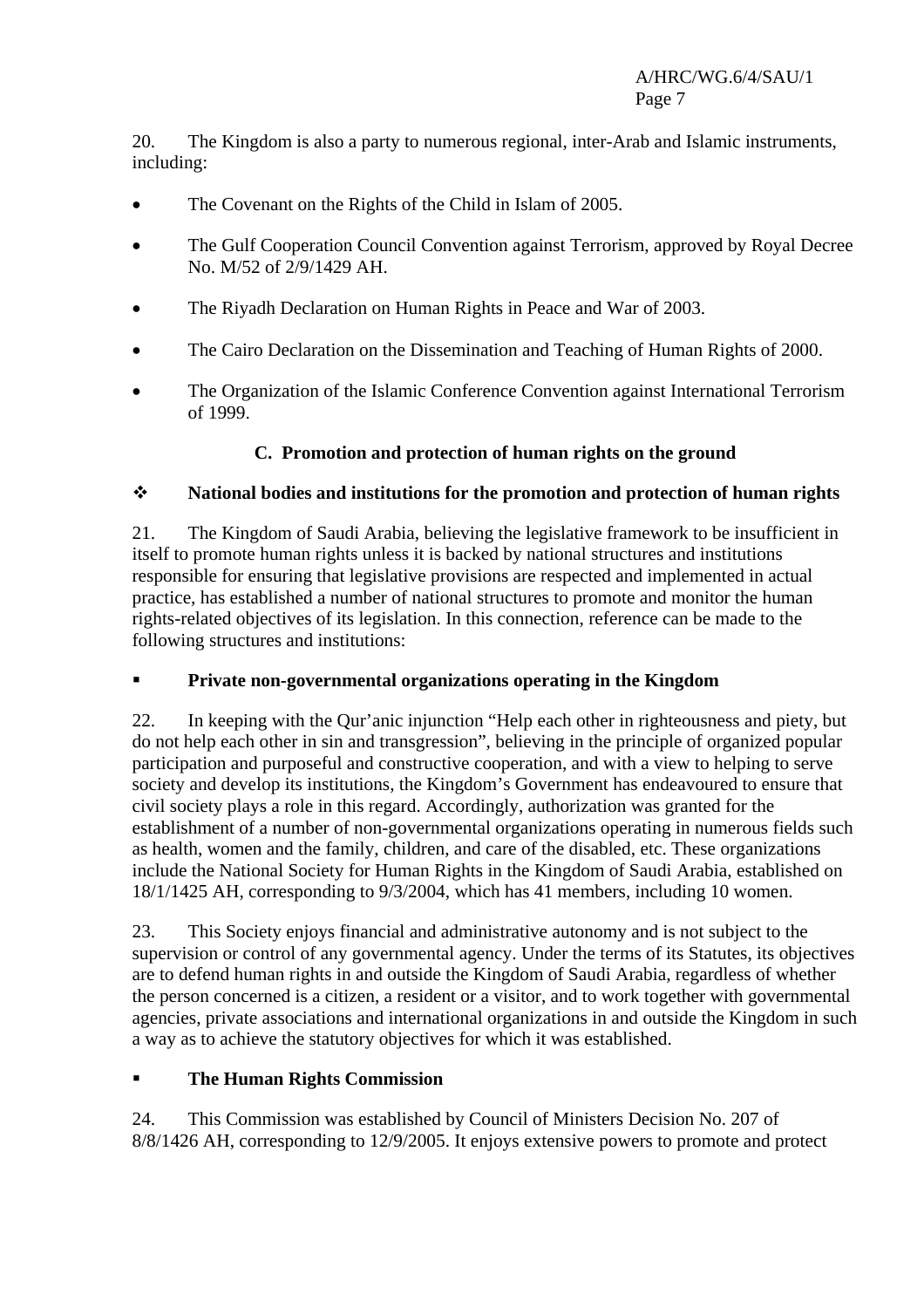human rights under the terms of its Statutes, article 1 of which stipulates that the Commission's objective is to promote and protect human rights in conformity with international human rights standards in all fields, to propagate awareness thereof, and to help to ensure their application in a manner consistent with the provisions of the Islamic Shari'a. The Commission, which is the governmental body competent to express opinion and offer advice on human rights issues, enjoys full independence in its exercise of the functions provided for in its Statutes, including:

- Ascertaining the implementation, by the governmental authorities concerned, of the human rights-related laws and regulations in force, and investigating abuses constituting violations of human rights.
- Expressing opinion on draft legislation concerning human rights.
- Monitoring the application by the competent governmental authorities of the international human rights instruments to which the Kingdom has acceded, and ensuring that those authorities have taken the measures needed to give effect to those instruments.
- Inspecting prisons and places of detention at any time, without requesting permission from the authority concerned, and submitting reports thereon to the Prime Minister.
- Receiving and investigating human rights complaints and taking the statutory action thereon.
- Formulating general policy for the development of greater awareness of human rights.
- Undertaking any other tasks for the purpose of promoting and protecting human rights.

The Commission has begun to exercise these functions and has already made an effective contribution to the promotion of human rights.

# **The King Abdul Aziz Centre for National Dialogue**

25. The King Abdul Aziz Centre for National Dialogue was established by a Royal Decree promulgated on 24/5/1424 AH, corresponding to 23/7/2003. Its purpose is to provide an appropriate environment conducive to promotion of the concept of national dialogue among all members of society and the components of all social classes and communities in order to safeguard and further the national interest and ensure good relations among the whole spectrum of social groups.

The functions of the Centre include:

- Addressing national social, cultural, political, economic, educational and other issues through the mechanisms of intellectual dialogue.
- Establishing the concept and behavioural methodology of social dialogue as a way of life and a means to address all issues.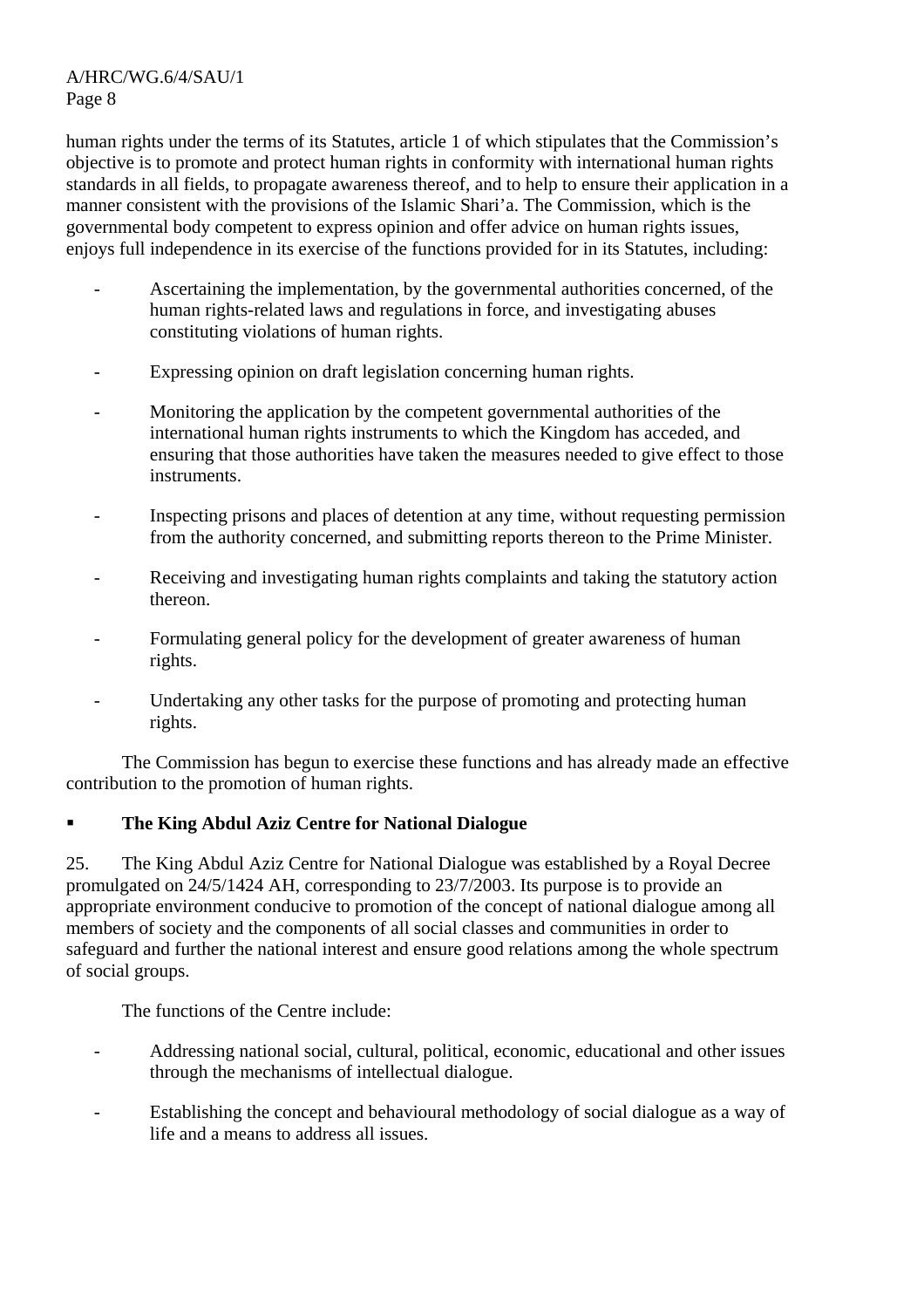- Broadening the participation of members of society and social groups in national dialogue and promoting the role of civil society institutions in such a way as to ensure justice, equality and freedom of expression in conformity with the Islamic Shari'a.
- Strengthening channels of communication and intellectual dialogue with institutions and individuals abroad.

26. Since its establishment, the Centre has held seven meetings for dialogue at the national level on the topics of national unity; international relations and treaties; extremism and moderation: a comprehensive systematic overview; the rights, obligations and educational role of women; youth issues: present situation and future aspirations; we and others: a national view of relations with world cultures; education: present situation and means of development; and labour and employment: dialogue between society and labour institutions with the participation of the Ministers of the Civil Service and Labour. It has been decided that the topic of the next meeting will be human rights.

### **The National Strategy to Preserve Integrity and Prevent Corruption**

27. In keeping with the Kingdom's desire to ensure justice, eliminate corruption that impedes the course of development and progress, and contribute to the international community's endeavours to combat corruption, the National Strategy to Preserve Integrity and Prevent Corruption was approved by Council of Ministers Decision No. 43 of 1/2/1428 AH. Its objective is to:

- Ensure justice for all members of society.
- Preserve integrity and combat corruption in all its forms and manifestations.
- Protect Saudi society from corruption through religious, moral and educational values.
- Encourage citizens and residents to adopt proper modes of behaviour and respect the provisions of laws and regulations.
- Create an environment conducive to the success of the development plans, particularly in economic and social fields.
- Contribute to endeavours made to promote, develop and consolidate regional, inter-Arab and international cooperation to preserve integrity and combat corruption.

In order to monitor the implementation of this Strategy, determine, evaluate and review its results and formulate its programmes of action and mechanisms for their implementation, approval was granted for the establishment of a National Commission to Combat Corruption. The Kingdom has participated in all the international conferences and meetings held on this subject and, on 9/1/2004, signed the United Nations Convention against Corruption.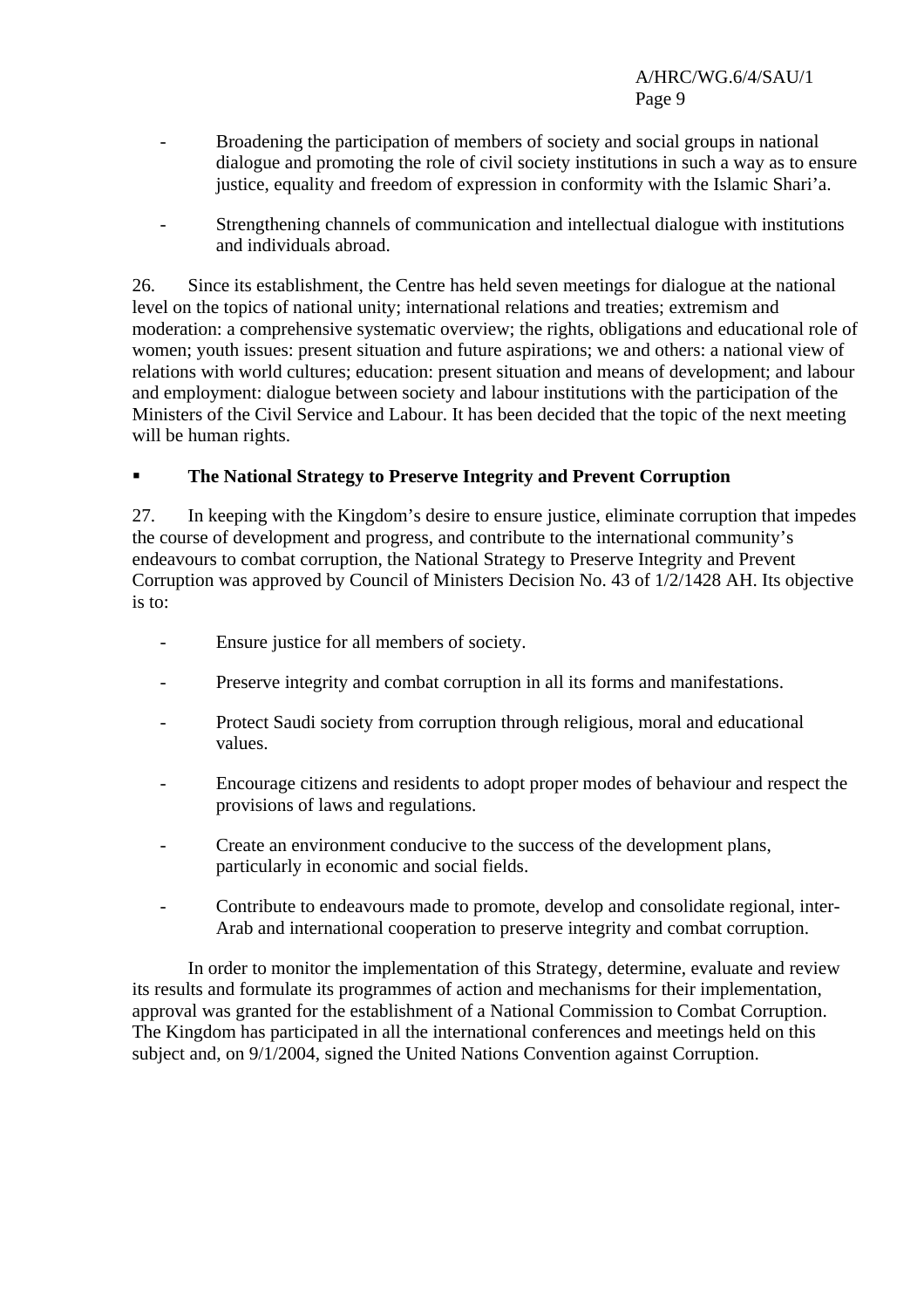### **Commitments and cooperation with international human rights mechanisms**

28. The Kingdom of Saudi Arabia, being eager to fulfil its international commitments in the field of human rights, has endeavoured to cooperate with all the various international human rights mechanisms, such as treaty bodies, special rapporteurs, working groups and complaints procedures, in the following manner:

- By replying to all allegations received from the Office of the United Nations High Commissioner for Human Rights and its special rapporteurs. In this connection, it is noteworthy that, in the Kingdom, there are no cases that can be categorized as systematic; there are only individual cases involving incidents and circumstances that do not constitute a pattern.
- By facilitating the tasks of special rapporteurs wishing to visit the Kingdom, and responding to their requests in the light of the appointments and circumstances of the authorities concerned. For example, in the year 2003 the Kingdom was visited by Mr. Cumaraswami, the former Special Rapporteur on the independence of judges and lawyers. In 2008, the Kingdom was also visited by Ms. Yakin Ertürk, the Special Rapporteur on violence against women.
- By presenting the Kingdom's treaty-specific reports and discussing them before the committees concerned.
- By cooperating with non-governmental human rights organizations including, for example, Human Rights Watch which has visited the Kingdom three times during the last five years.
- By playing an active participatory role in its capacity as a member of the Human Rights Council.

### **Measures taken to implement international human rights instruments**

### **The Convention on the Rights of the Child**

29. The Kingdom acceded to this Convention in 1996 and has taken numerous measures within its framework including, in particular:

- Large-scale dissemination of the articles of the Convention through the information media, at schools and among the governmental and judicial authorities.
- Presentation of the Kingdom's reports and their discussion before the Committee on the Rights of the Child.
- Formulation of a strategy on the rights of the child by the National Commission for Child Welfare.
- Formulation of strategies to prevent child labour and the exploitation of children for purposes of begging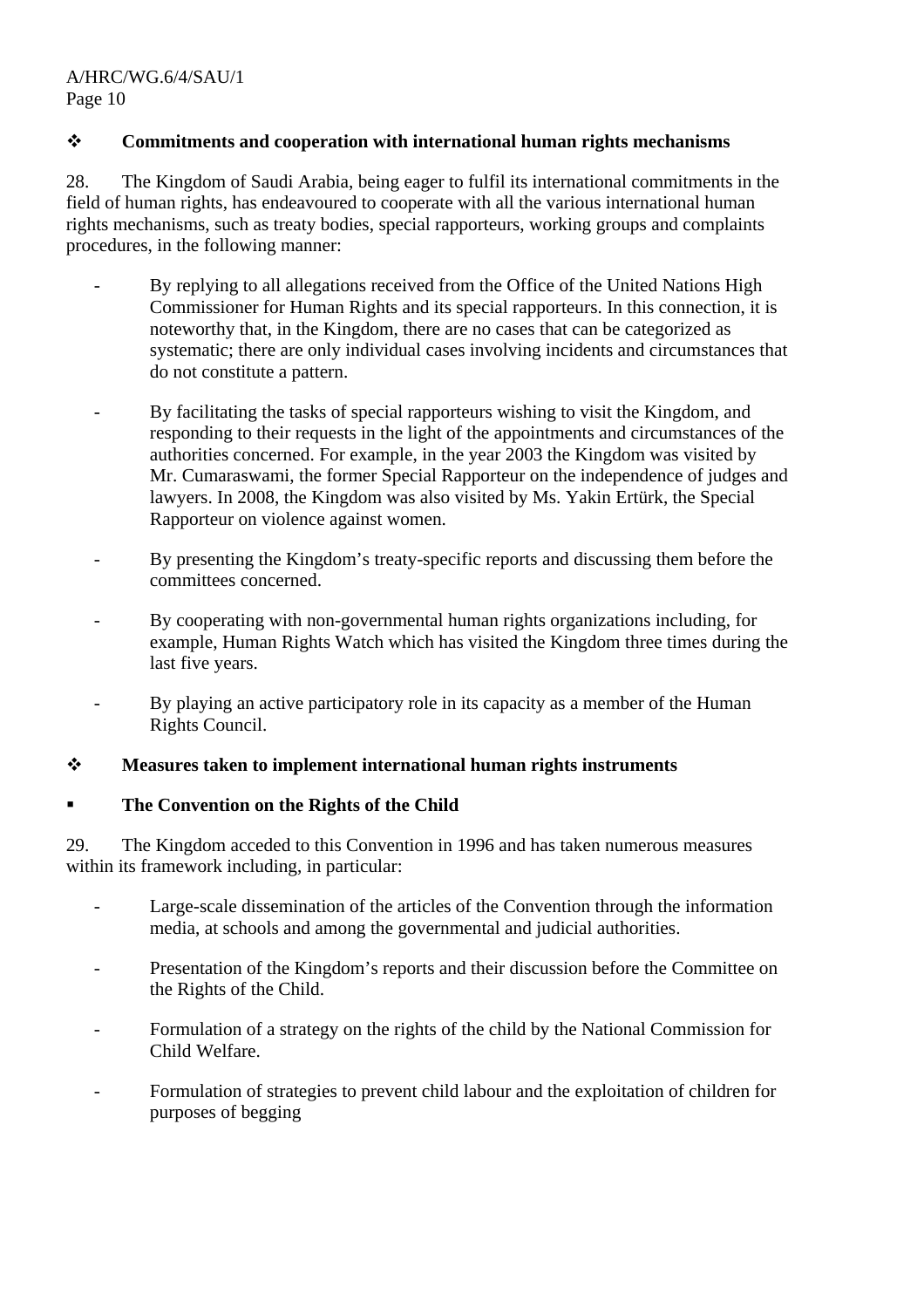- Accession to relevant international instruments, such as International Labour Convention No. 182 (worst forms of child labour). Numerous measures have been taken to give effect to this Convention, including prohibition of the employment of persons under 15 years of age.

#### **The International Convention on the Elimination of All Forms of Racial Discrimination**

30. Since the Kingdom's accession to this Convention in 1997, numerous measures have been taken to implement its provisions, including:

- Large-scale dissemination of the articles of the Convention through the information media, at schools and among the governmental and judicial authorities.
- Enactment of the requisite legislation, such as the new Press and Publications Act promulgated by Royal Decree No. M/32 of 30/9/1421 AH, corresponding to 17/7/2001, which prohibits the establishment of organizations which are of a racist character or which support or advocate racial discrimination or propagate ideologies based thereon. The Act also stipulates that it is a punishable criminal offence for anyone to issue pamphlets or material inciting racial hatred or encouraging the funding of racist activities, which are contrary to the law.
- The Implementing Regulation No. 2FSH/22530 of 17/7/1421 AH, corresponding to 15/10/2000, concerning use of the Internet in public places prohibits use of the web to incite discrimination or advocate or in any way encourage crime or aggression against any person. It also prohibits any form of calumny or defamation of individuals.
- Accession to a number of international anti-discrimination conventions, including International Labour Conventions No. 100 (equal remuneration for men and women workers for work of equal value) and No. 111 (discrimination in respect of employment and occupation) and the Convention on the Elimination of All Forms of Discrimination against Women. The Kingdom has also ratified various related conventions concluded within a regional framework.
- Issuance by the Ministry of Islamic Affairs of periodic circulars to the imams and preachers of mosques directing them to remind people, in their weekly sermons, of the ethics and magnanimous teachings of Islam and, in particular, the principles of justice, equality, tolerance and rejection of bigotry and all forms of racial discrimination.
- Training of police and law-enforcement officers to combat all forms of discrimination. To this end, numerous specialized training courses to meet the needs of the security and military sectors have been organized by the Ministries of Defence and the Interior, the National Guard and criminal investigation departments, as exemplified by the courses held by the King Fahd Police Academy, the Higher Institute for Security Studies and a number of universities.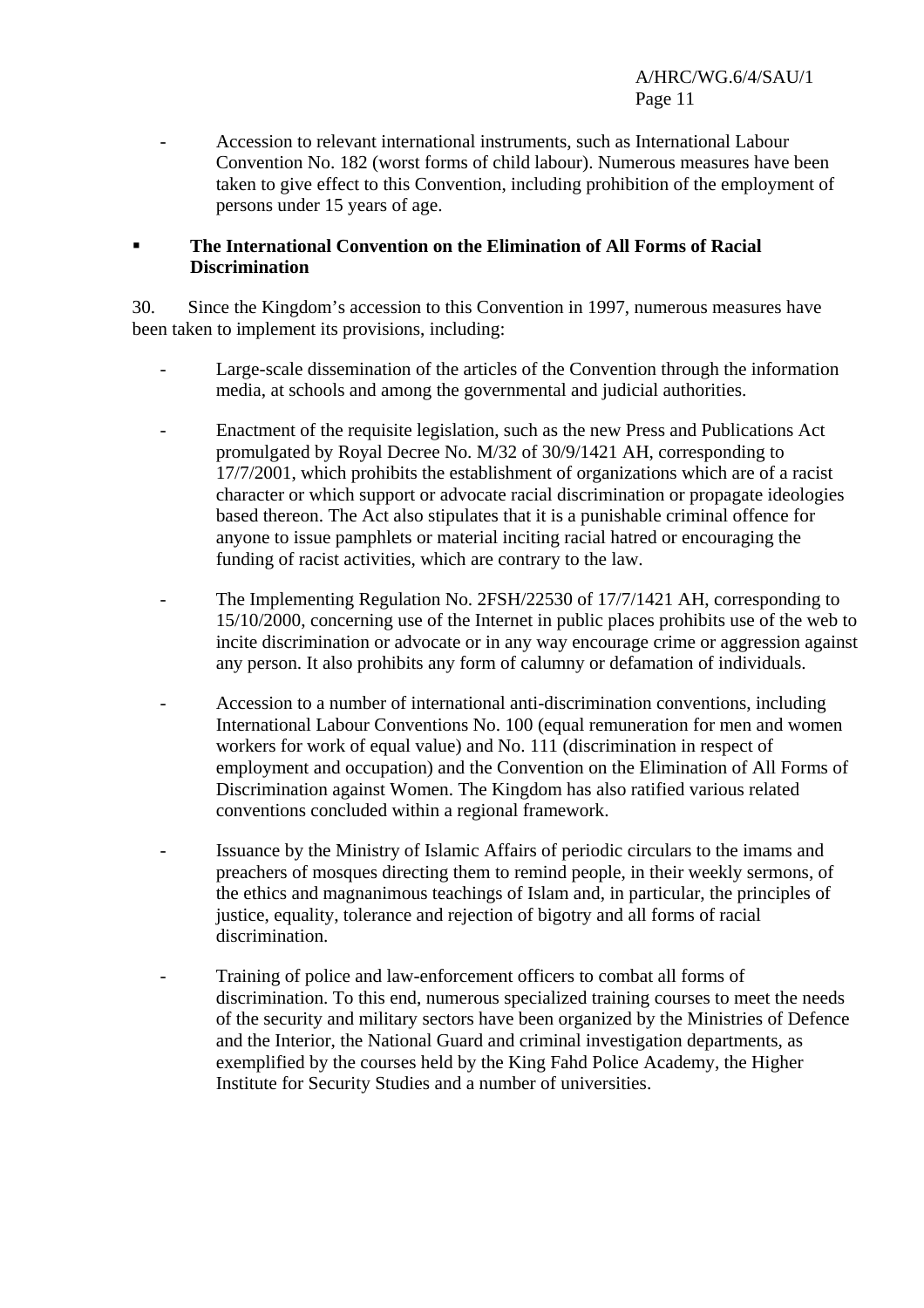> The Kingdom is preparing to present its second report to the Committee on the Elimination of Racial Discrimination.

# • **Elimination of discrimination in education**

31. Under the terms of the Ordinance governing foreign schools in the Kingdom, promulgated by Council of Ministers Decision No. 26 of 4/2/1418 AH, corresponding to 10/6/1997, foreign communities residing in the territory of the Kingdom are permitted to open private schools to teach their children in accordance with the academic curricula applied in their countries.

32. During the current academic year there are 178 licensed foreign schools in the Kingdom, distributed among 16 regional and district educational authorities and attended by more than 100,000 male and female students.

33. The number of foreign curricula taught in the Kingdom amounts to more than 20, including British, American, French, Philippine, Australian, Pakistani, Indian, Portuguese, Guinean, Malian, Japanese, Korean, Swedish, Eritrean, Turkish, German, Indonesian, Ghanaian, Italian, Greek and Sri Lankan.

34. The number of non-Saudi male and female students attending government-run schools in the primary, intermediate and secondary stages of general education, in which education is provided free of charge, amounts to about 592,227.

### • **Elimination of discrimination against migrant workers**

35. The Kingdom's Government is endeavouring to ensure an appropriate working environment for all male and female workers in its territory. To this end it has taken numerous measures and promulgated legislation to safeguard their rights. Article 47 of the Basic Law of Governance stipulates that: "The right to seek legal remedy shall be guaranteed, on an equal footing, to all citizens and residents of the Kingdom". Council of Ministers Decision No. 166 of 12/7/1421 AH regulating relations between migrant workers and their employers further stipulates as follows:

- Employers shall not retain the passports of migrant workers or the passports of members of their families.
- Migrants worker shall be entitled to freedom of movement within the Kingdom of Saudi Arabia provided that they hold a valid residence permit.
- Migrant workers may apply to governmental and other bodies to avail themselves of the services needed to ensure a decent life for themselves and their families, such as the issuance of driving licenses, the purchase of motor vehicles, telephone connections etc., without being obliged to obtain the consent of their employers.
- The term "sponsor" shall be invalid wherever it appears and shall be replaced by the term "employer".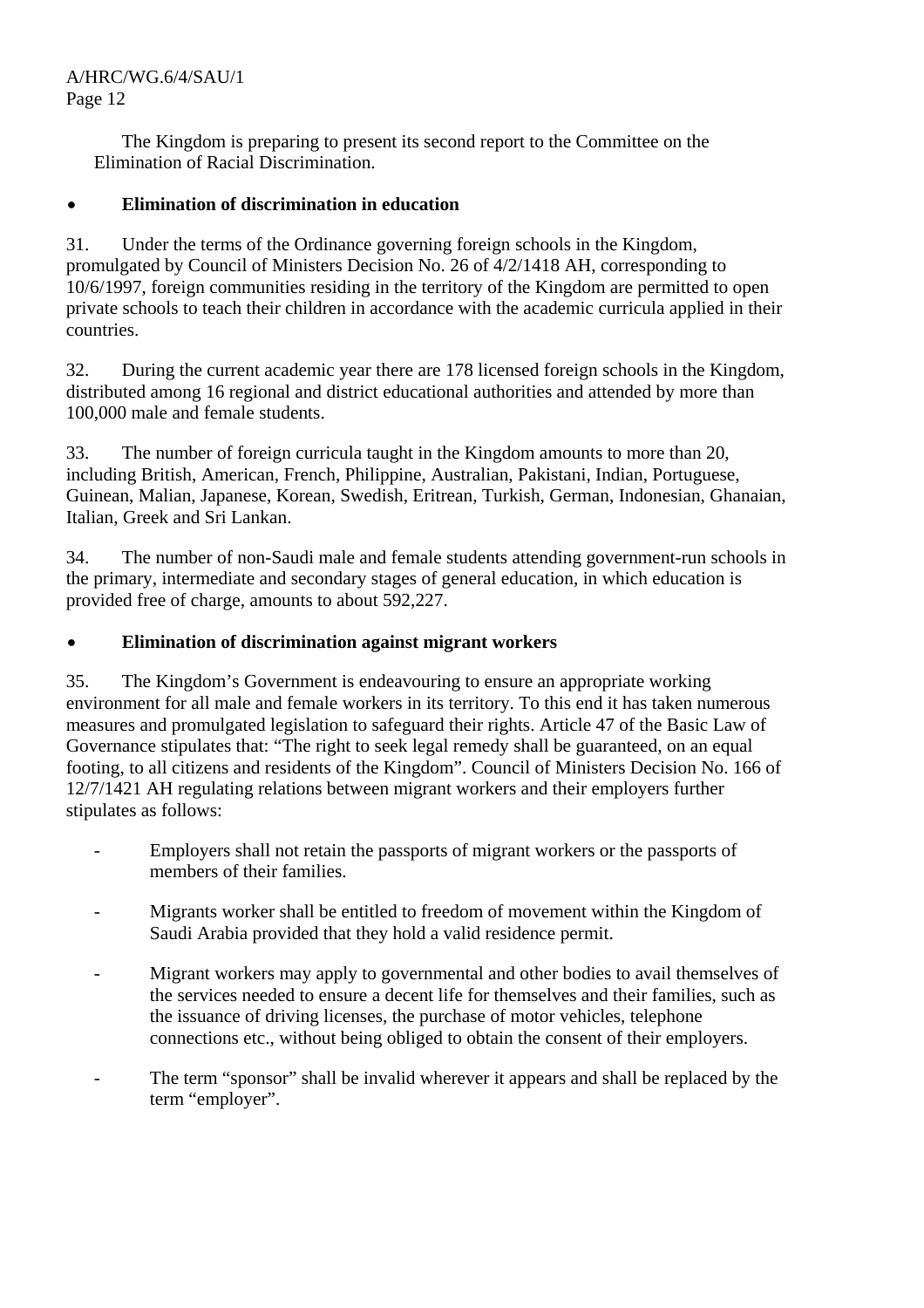- The Decision also makes provision for the establishment of a special committee to resolve any problems arising from its application.

36. The new Labour Law, promulgated on 23/8/1426 AH corresponding to 27/9/2005, contains clear and explicit provisions to safeguard the rights of workers. This Law does not differentiate between Saudi and non-Saudi workers or between males and females. Article 40 stipulates that the employer shall bear the costs of recruitment, the fees for the issuance and renewal of residence and work permits, the fees in respect of change of occupation, departure and return and other fees arising from the worker's transfer to a new employer, as well as the worker's travel expenses when he returns to his country on the termination of the contractual relationship between the two parties.

37. The Implementing Regulations for the Labour Law, promulgated on 29/2/1428 AH corresponding to 16/3/2007, contain extensive provisions to protect workers, and especially migrant workers. For example, paragraph 13 of article 14 of the Regulations stipulates that the contract concluded with the worker at his place of recruitment must contain the necessary details, such as the wage, other benefits, type and place of work and duration of the contract. Paragraph 14 further stipulates that recruitment agencies shall have no claim to any amounts, under any arrangement with the worker, in return for his recruitment since their fees shall be paid by the employer. Paragraph 17 places the recruitment agency under an obligation to inform the worker, before concluding a contract with him, of the living conditions and traditions observed in the Kingdom, as well as the regulations governing the recruitment and employment of non-Saudis in the Kingdom.

#### • **Additional measures taken to protect the rights of migrant workers**

- The Minister of Labour promulgated Ministerial Ordinance No. 738/1 of 16/5/1425 AH, corresponding to 4/7/2004, prohibiting all forms of human trafficking.
- The Minister of Labour promulgated Ministerial Ordinance No. 37 of 9/9/1427 AH, corresponding to 2/10/2006, stipulating that the employer must grant male and female workers equal remuneration for work performed under the same conditions and circumstances.
- The Minister of Labour promulgated Ministerial Ordinance No. 111/1 of 9/1/1428 AH, corresponding to 29/1/2007, under which enterprises that delay payment of the wages of workers for a period of two months are liable to a penalty and prohibition of recruitment for a period of one year.

### • **Means of redress available to workers**

38. The Kingdom's Labour Offices comprise judicial commissions (Commissions of First Instance for the Settlement of Labour Disputes and Higher Commissions for the Settlement of Labour Disputes) which are responsible for hearing and issuing prompt rulings on labour-related cases brought before them in the Kingdom's various towns and districts. The procedures for the institution and conduct of proceedings are defined in the Labour Law. All categories of workers and employers, including domestic workers and maids, have the right to apply to these Commissions for redress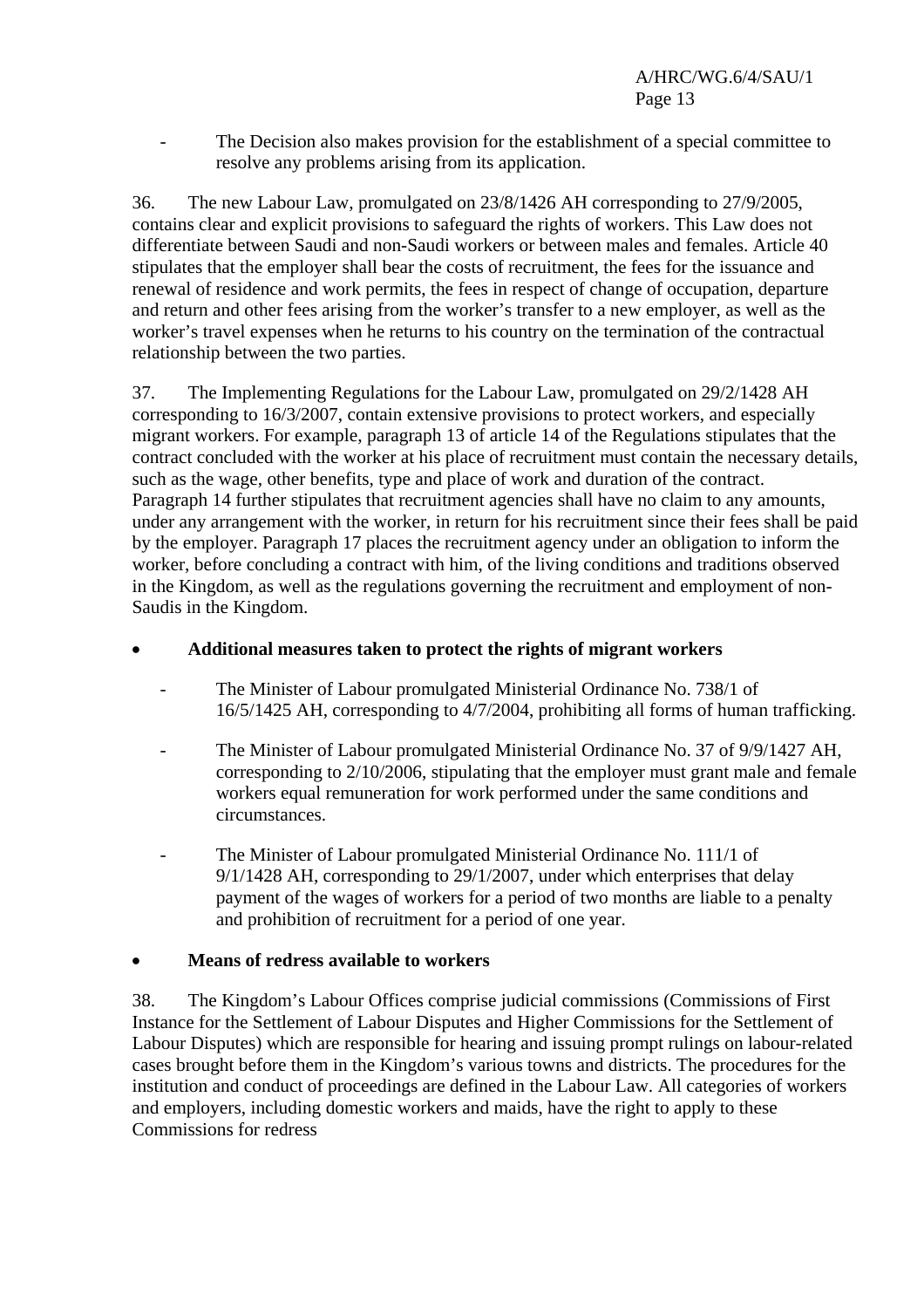39. The Ministry of Labour has recently established a department known as the "Migrant Workers' Welfare Department" to provide services for migrant workers, within the framework of the Labour Law, in the field of labour relations with a view to safeguarding their rights and protecting them from abuse.

40. They can also apply to the Civil Rights Centres and the Offices of the Regional Governors and have the right to lodge an appeal with the Board of Grievances against decisions taken by those authorities.

41. In order to clarify the rights of workers in general, and domestic workers in particular, the Ministry of Labour issues explanatory brochures detailing all the rights of workers and containing the telephone numbers of their countries' embassies and the judicial bodies to which workers can resort if the need arises.

42. The formulation of draft regulations governing the employment of domestic workers and the like has now been completed. These regulations define the obligations of both employers and workers and specify the stipulations to be included in employment contracts, such as remuneration, working hours and leave, as well as the penalties for any infringements thereof that might be committed by employers.

# **Convention against Torture and Other Cruel, Inhuman or Degrading Treatment or Punishment**

43. The Kingdom acceded to this Convention in 1997 and has taken a number of measures, including the following, pursuant to its obligation to implement the Convention:

- The Convention has been widely circulated to all the information media and executive authorities.
- A special committee comprising representatives of a number of bodies, including the Ministry of Justice, has been established to investigate allegations of torture.
- Several police officers found responsible for violations of the provisions of the Convention have been punished.
- The Kingdom's reports to the Committee against Torture have been presented and discussed.
- The articles of the Convention have been incorporated in the curricula of training courses for law-enforcement personnel.
- The Kingdom's legislative measures to criminalize acts of torture include the provisions of article 2 of Royal Decree No. 43 of 29/11/1377 AH which stipulates that it is a punishable offence to exploit or misuse official authority or influence in the course of criminal proceedings or to violate human rights, particularly through torture.
- Article 28 of the Imprisonment and Detention Act promulgated by Royal Decree No. M/31 of 21/6/1398 AH prohibits any form of aggression against prisoners or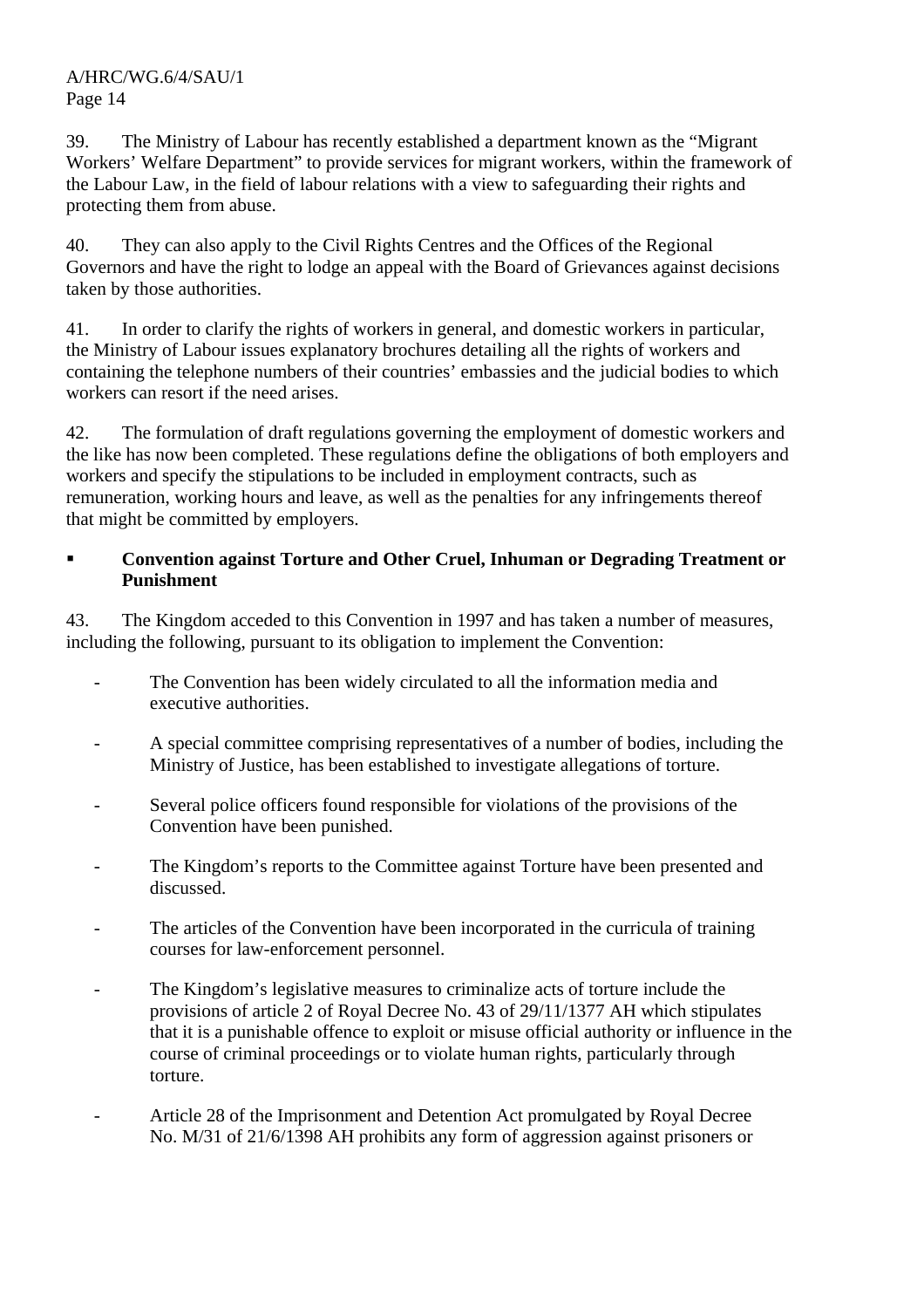detainees and makes provision for disciplinary measures against civilian or military officials who commit any act of aggression against prisoners or detainees, without prejudice to any criminal penalties that might be imposed on them in cases in which the act of aggression constitutes a felony. All forms of torture are likewise prohibited under the terms of articles 2 and 35 of the Code of Criminal Procedure.

44. Under the Kingdom's legislation, victims of torture enjoy a guaranteed right to have their complaint investigated by an independent and impartial body, the Public Investigation and Prosecution Department, which by law has an obligation to conduct the investigation in accordance with the legally stipulated safeguards for the defence of accused persons or victims and to act therein in accordance with their stipulated functions and powers.

45. The Kingdom has almost completed the preparation of its second report to be presented to and discussed before the Committee against Torture.

# • **Convention on the Elimination of All Forms of Discrimination against Women**

46. The Kingdom acceded to this Convention in the year 2000 and has submitted its combined initial and second reports thereon, which were considered at the  $40<sup>th</sup>$  session of the Committee on the Elimination of Discrimination against Women. Numerous significant measures have been taken to implement the articles of the Convention, including:

- Large-scale dissemination of the Convention.
- With regard to female employment, the proportion of Saudi working women amounts to about 50 per cent of the number of male workers in all sectors.
- With a view to the promotion of female employment within the framework of so-called "positive discrimination", the Minister of Labour promulgated Ministerial Ordinance No. 793/1 of 22/5/1426 AH under which the exercise of certain commercial occupations is restricted to women.
- In the commercial sector the procedures for acquisitions by women have been facilitated, as a result of which more than 20,000 companies and institutions are currently owned by women, who also hold more than 21 per cent of all private investment portfolios.
- Dozens of specialized centres have been established to provide women with occupational training in banking and computer skills.
- The Ministries of Education and Higher Education have reserved senior posts for women.
- A Higher National Committee for Women's Affairs has been established in accordance with Council of Ministers Decision No. 63 of 11/3/1424 AH.
- The scope of scholarships awarded to female Saudi citizens to study abroad has been expaded to cover the medical, health and other fields in accordance with Royal Decree No. M/651 of 8/6/1422 AH.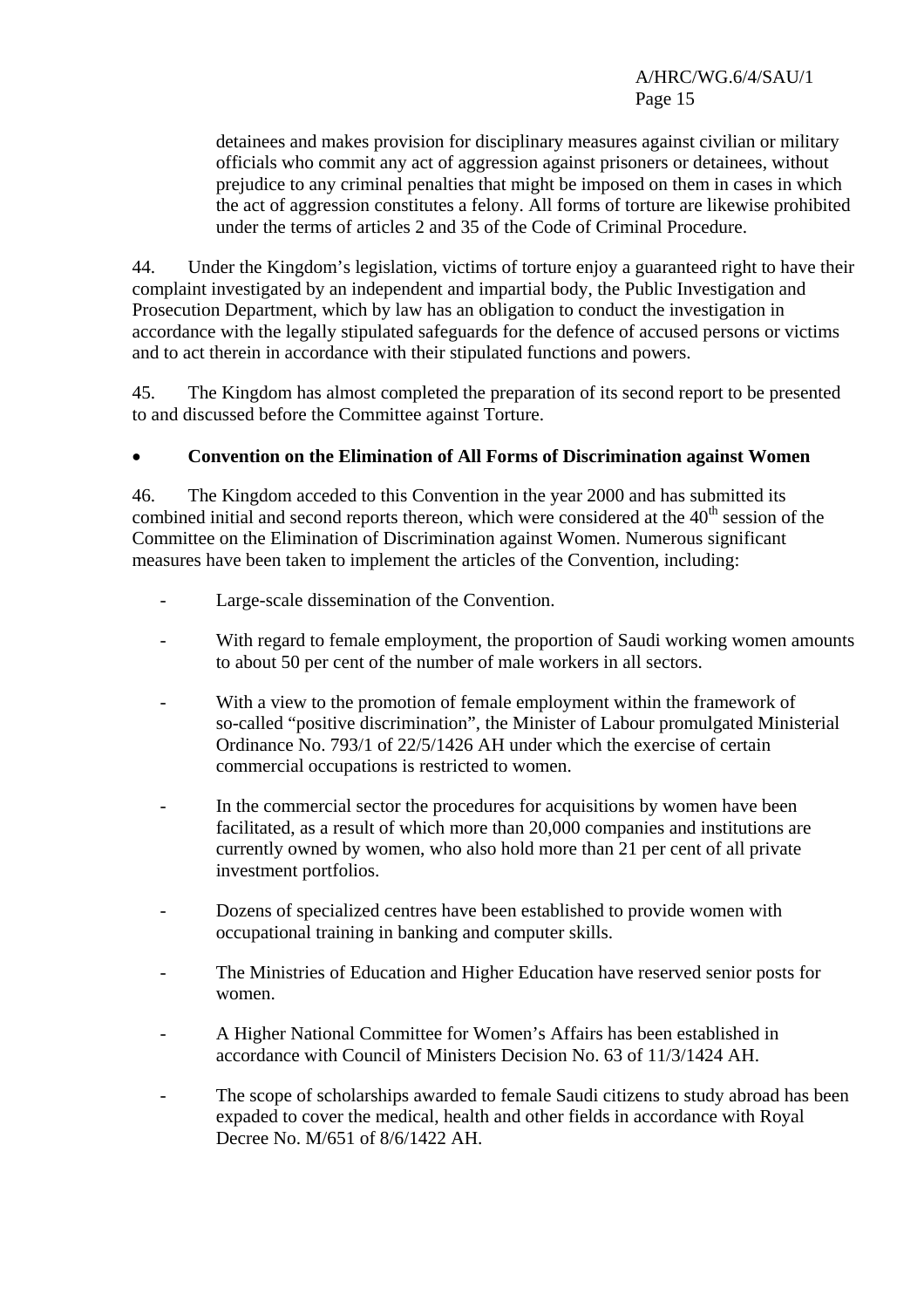- In 1425 AH (2004), the Council of Ministers approved a number of guidelines and measures to promote economic activity by women, the implementation of which will considerably expand the types and fields of economic activity in which women participate.
- Following discussion of the Kingdom's initial and second reports to the Committee on the Elimination of Discrimination against Women, approval was recently granted under the terms of Royal Decree No. MB/8382 of 28/10/1429 AH, corresponding to 28/10/2008, for adoption of the recommendations of the committee assigned to study the obstacles impeding access to the judiciary by women seeking to institute legal proceedings. These recommendations included, in particular:
	- (i) The need to benefit from the experiences of other countries that have introduced the system of family courts.
	- (ii) Establishment, in the courts and the offices of notaries public, of women's sections supervised by an independent women's department in the body exercising central control.
	- (iii) Introduction of procedures to remedy any delay prejudicial to the rights of women, to endeavour to prevent any violence to which they might be subjected as a result of their institution of proceedings, and to impose penalties if such acts of violence are found to have occurred.
	- (iv) The need to show greater concern for complaints lodged by women by establishing clearly defined procedures for the receipt, investigation and settlement of such complaints.

### **D. Achievements**

47. In the light of the above, the principal achievements that the Kingdom has made in record time since the promulgation of its Basic Law of Governance can be summarized as follows:

- On 23 August 2003, the Centre for National Dialogue was established to promote popular participation and an exchange of opinions and ideas among leading personalities from all sections of society throughout the Kingdom during debates on important issues, the most recent of which was held in April 2008.
- In 2004, the National Society for Human Rights was established as a civil society institution. It is an independent private association for the defence of human rights in general in the Kingdom.
- In 2005, the Kingdom held its first free elections for the appointment of representatives of local municipalities.
- In 2005, the Human Rights Committee was established as a committee of the Consultative Council.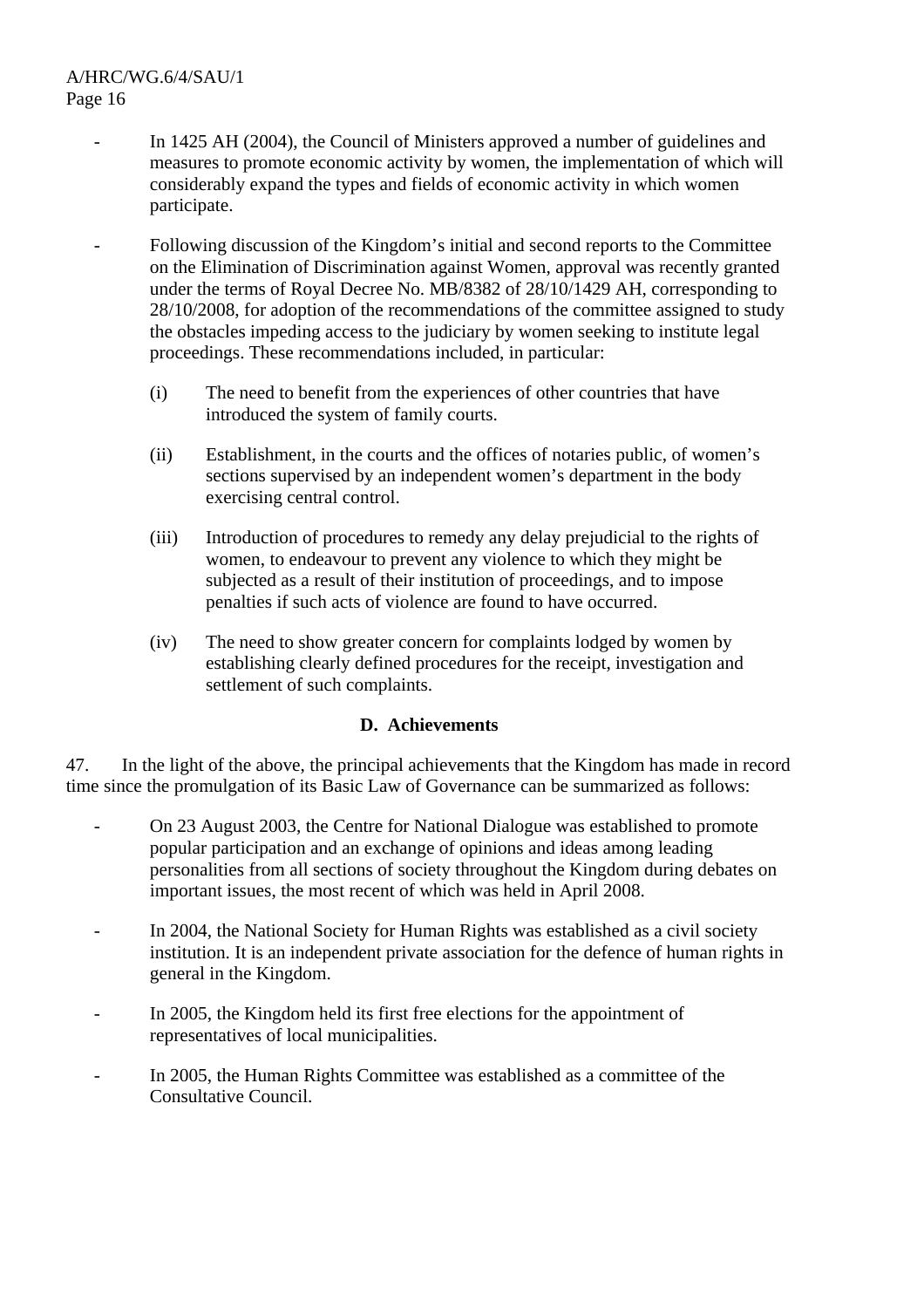- On 10 May 2006, the Human Rights Commission was established as a governmental commission reporting directly to the King in his capacity as Prime Minister. Its objective is to promote and protect human rights in conformity with international human rights standards in all fields.
- On 24 February 2003, the Commission of Saudi Journalists was established to protect the rights of journalists and regulate relations between media institutions and their personnel. On 7 June 2004, nine members of the Board of Directors of the Commission of Saudi Journalists were elected, including two women.
- On 17 July 2001, the Press and Publications Act was promulgated by Royal Decree No. M/32 of 30/9/1421 AH to provide greater scope for freedom of expression.
- In 2006, the Pledge of Allegiance Commission was established to regulate the royal succession, procedures for the selection of the Crown Prince and the formation of a provisional Regency Council in the event of the demise or incapacitation of the King and the Crown Prince.
- In January 2003, the Kingdom of Saudi Arabia presented to the League of Arab States a proposal entitled "Covenant for Arab Reform" aimed at encouraging political and economic reform in the Arab World. The Covenant urged the Arab States to identify local community needs and provide scope for broader participation in the political process as an effective means to develop democracy in the Arab World. As a result, the Arab Summit held in Tunis on 23 May 2004 adopted the so-called "Tunis Declaration" which contained an undertaking to pursue endeavours to implement political and social reforms, promote democracy and broaden popular participation in the political process and the management of public affairs, in addition to ensuring respect for the rights of women. These principles were reaffirmed at the Arab Summit held in Algiers on 23 March 2005 and at the Riyadh Summit held in the Kingdom of Saudi Arabia on 28 March 2007.

**In the health sector:** The Kingdom's Government has shown equal concern for the health of its citizens and foreign residents and has made this one of the top priorities of its development plans since human health, being the cornerstone and basic objective of development, is a strategic goal and a vital social requirement. Large amounts of money have been spent to this end and, in record time, the Kingdom has made great progress in preventive and therapeutic health and has modernized and developed health care and medical treatment throughout its territory. It has succeeded in establishing an integrated and comprehensive health structure for the provision of diagnostic and therapeutic health services free of charge and using the most modern medical equipment and appliances.

There are currently 378 government hospitals with 53,519 beds. The number of health centres increased from 1,824 in 2003 to 1,925 in 2007 and a further 150 centres are being opened during the present year, thereby bringing the total number to 2,075. A large national project is under way for the establishment of further health centres in four stages. The private sector is also helping to provide health care in its 127 private hospitals containing 12,950 beds and in its health centres and clinics, the number of which amounted to 1,057 in 2008. The Kingdom has taken numerous measures in this field by, inter alia: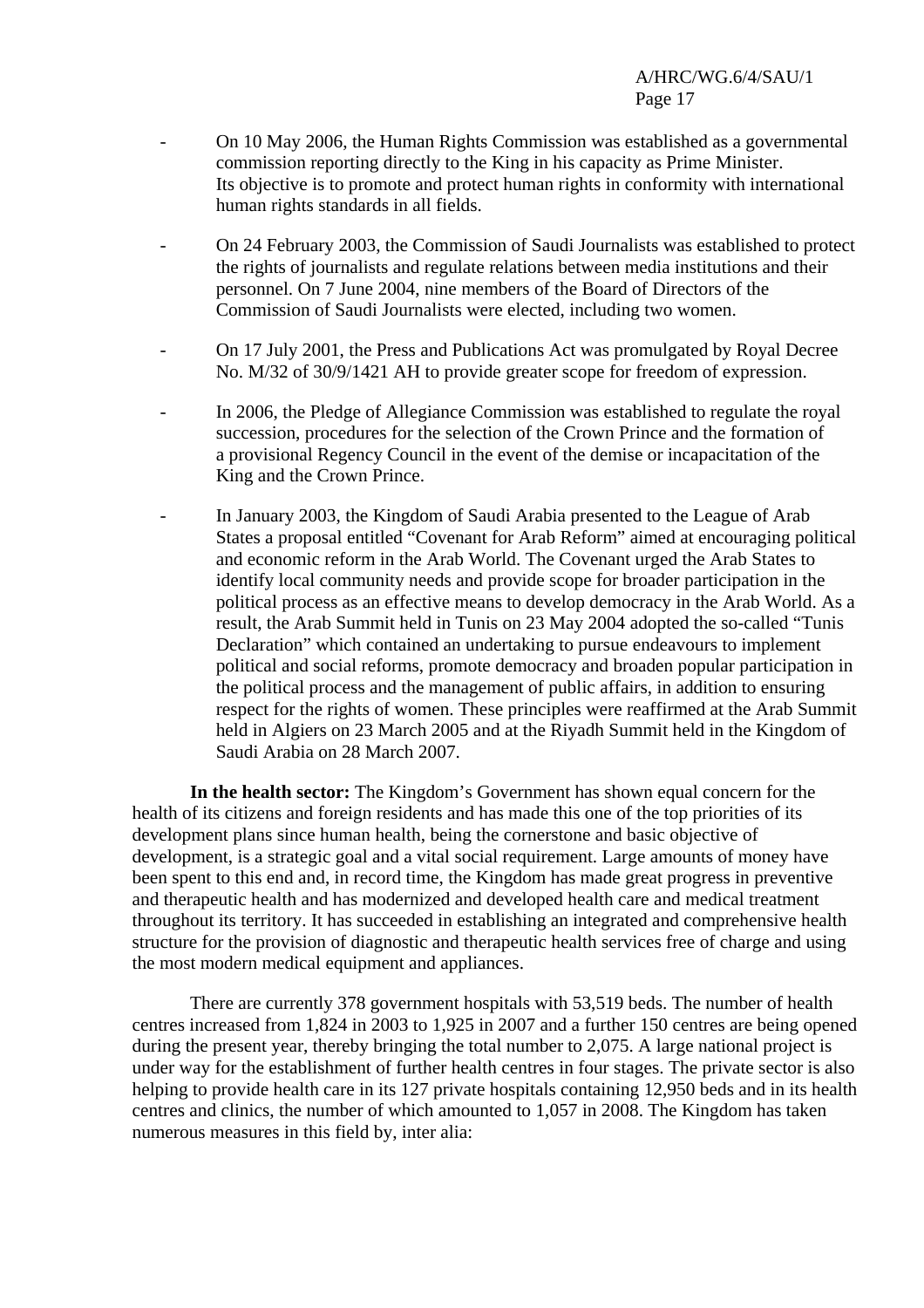- Obliging companies, institutions and employers to provide health insurance for their employees, regardless of whether the latter are citizens or foreign residents.
- Applying the cooperative social security scheme to all foreign residents working in its territory.
- Licensing the 23 health insurance companies, the total number of which is expected to rise to 30 by the end of 2010.
- Studying the establishment of the standards needed to classify providers of health care services.

 The Ministry of Health has not confined its efforts to quantitative improvement consisting in consolidation of the infrastructure and the construction of more health facilities. On the contrary, it is currently endeavouring to introduce the system and culture of family and community medicine (family physicians) to replace primary health care with a view to the provision of high-quality services that meet the aspirations of their beneficiaries. The Ministry has prepared a comprehensive study on the development of the Kingdom's health system (Balsam Health Care) which makes provision for the establishment of a State-run national health insurance fund for citizens which would be funded from the public budget. This study has been submitted for royal approval.

 **In the education sector:** The Kingdom has shown considerable concern for general and higher education and the teaching process in accordance with the objectives specified in the development plans. Education is provided free of charge at all stages and male and female students pursuing higher educational studies are paid monthly allowances. Financial assistance is also granted to all students residing in remote areas.

 The Kingdom diligently provides educational opportunities for all its citizens in all administrative areas, including remote villages. There are 14,790 schools for boys and 17,329 schools for girls covering all stages of general education. The Kingdom lays emphasis on the compulsory nature of primary education. The total number of male and female students amounts to 5,991,080.

 The rapid expansion of general education in the Kingdom and the socio-economic development that has accompanied it has led to increased demand for higher educational institutions. The Kingdom's Government has responded to this demand by providing more extensive higher educational services and constructing and opening more universities, faculties and institutes. The Kingdom's universities and higher educational institutions currently comprise 334 faculties attended by 600,000 male and female students.

 Educational opportunities outside the Kingdom have also been expanded through the scholarship programme sponsored by the Custodian of the Two Holy Mosques, King Abdullah bin Abdul Aziz. This programme, which has been implemented during the last four years, is the largest that the Kingdom has witnessed since foreign scholarship programmes were first introduced in the 1960s. To date, more than 50,000 scholarships have been awarded under the programme for male and female students to study abroad in all fields of specialization, in which due regard is shown for labour market needs and the requirements of development plans.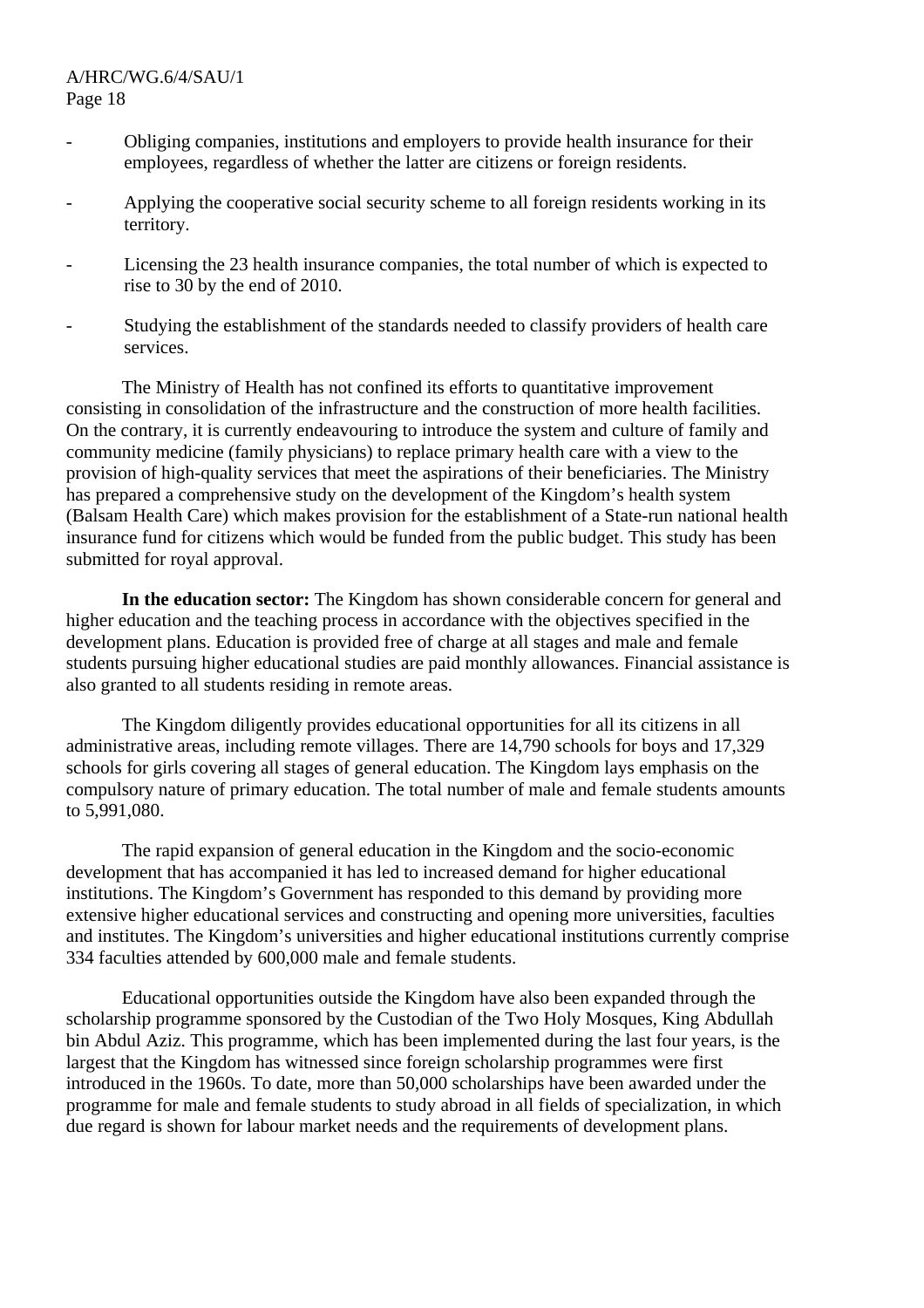An amount of 13 billion Saudi riyals has been allocated for the implementation of this programme and it has recently been announced that, under the terms of a Royal Decree, the monthly allowances paid to holders of these scholarships will be increased by 50 per cent with effect from 3 November 2008.

 In addition to general education for boys and girls, the Government is implementing educational programmes for other categories, such as:

- Children with special needs.
- Gifted persons of both sexes, whose talents the Government is endeavouring to discover and develop at an early stage.
- Illiterate adults.

These programmes also cover rural and remote areas.

 Royal approval has been granted for the implementation of the King Abdullah bin Abdul Aziz Project for the Development of General Education, to which an amount of 9 billion riyals has been allocated for the purpose of:

- Developing educational curricula in their broad sense in order to keep pace with modern scientific and technological progress and meet educational, academic, occupational, mental, physical, intellectual and livelihood-related needs.
- Retraining male and female teachers to perform their educational functions in a manner conducive to achievement of the objectives of the updated educational curricula.
- Enhancing the educational environment and adapting its curricula for the introduction of digital technology.
- Developing the inherent capacities, skills, creativity, talents and hobbies of students and satisfying their personal aspirations.

The foundation stone has recently been laid for the Princess Noura bint Abdul Rahman University for Girls which is designed to receive 40,000 students by the year 2010, thereby becoming the world's largest university campus for girls.

**In the labour sector:** The Kingdom's Government is endeavouring to provide employment opportunities for all its citizens in accordance with article 28 of the Basic Law of Governance ("The State shall facilitate the provision of job opportunities for every person capable of working") and in keeping with its belief that the right to work is a basic human right.

 During the present year, the rate of unemployment in the Kingdom fell to 6.90 per cent for men and 24.90 per cent for women after reaching 9.10 per cent for men in 2006 and 26.60 per cent for women in 2007.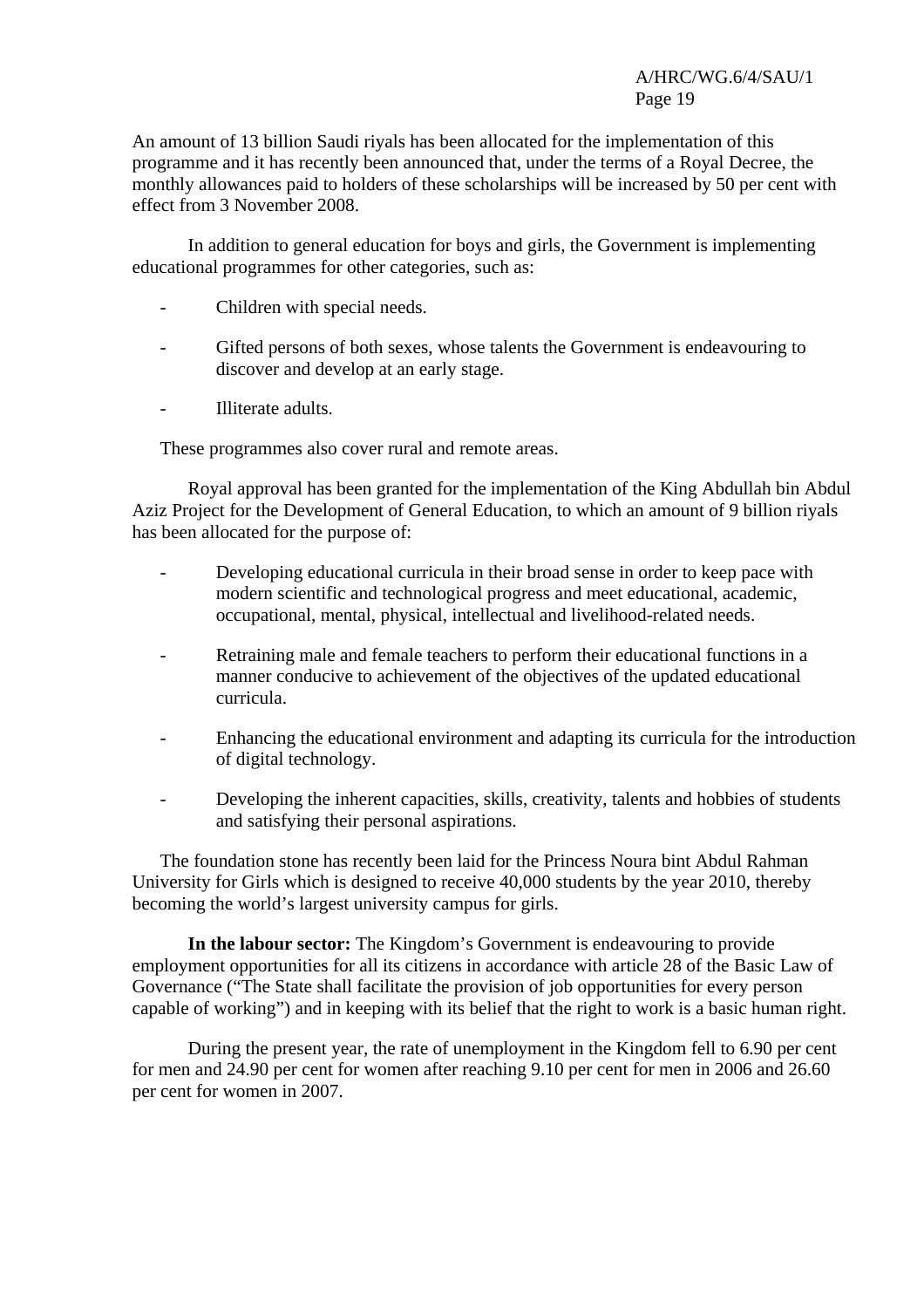**In the housing sector:** The Kingdom has taken diligent steps to ensure the availability of appropriate housing for its citizens. It has facilitated home ownership through the establishment, under the terms of Royal Decree No. M/23 of 11/6/1392 AH, of the Real Estate Development Fund the purpose of which is to extend long-term interest-free personal and investment loans to individuals and institutions for the implementation of private or commercial real estate projects.

 In the event of their death, all persons, whether male or female, are exempted from payment of all the remaining personal real estate development loan instalments due from them. Partial exemption is also granted to persons who consistently pay their instalments on time.

 There are numerous foundations endeavouring to provide appropriate housing for needy persons in the Kingdom's various regions, such as the Foundation for Developmental Housing established by King Abdullah bin Abdul Aziz, in honour of his parents, which provides appropriate dwellings for the most needy categories in Saudi society as a means to enable them to become productive members of society capable of contributing to the development of their immediate local environment as part of the Kingdom's comprehensive development, and the Prince Sultan bin Abdul Aziz Charitable Housing Foundation. The Ministry of Social Affairs is also supervising low-cost housing projects in all the Kingdom's regions which, in their first phase, will comprise 16,000 housing units for which a budget of around 2.4 billion Saudi riyals has been allocated.

 The draft Statutes of the Public Housing Authority were approved by Decree No. 136 of 22/4/1428 AH. These Statutes make provision, in particular, for: the provision of appropriate housing on the basis of options consistent with the needs of citizens and in accordance with programmes drawn up by the Authority; facilitation of the acquisition by citizens, at an appropriate time, of a dwelling of a quality within the limits of their income; increasing the proportion of homeowners among citizens; the formulation, development and structuring of comprehensive housing strategies in the Kingdom; and the proposal of laws, regulations, policies and plans for housing operations.

**In the field of environmental protection:** The Kingdom is eager to protect the environment in view of its direct effect on human beings. The Environmental Protection Act and its Implementing Regulations, promulgated by Royal Decree No. M/34 of 28/7/1422 AH, corresponding to 16/10/2001, reaffirmed the Kingdom's concern in this regard. Its aim is to preserve, protect and develop the environment, prevent its pollution, protect public health from the hazards of environmentally detrimental acts and activities, conserve natural resources, make environmental planning an integral part of comprehensive development planning in all fields, raise the level of awareness of environmental issues and promote a feeling of individual and collective responsibility for preservation of the environment. The Meteorology and Environmental Protection Administration is monitoring the implementation of the Act.

**In the field of social security and social welfare:** Under the Kingdom's social security scheme, approved by Royal Decrees Nos. 18 and 19 of 1393 AH (1963), the State aims to contribute to comprehensive social development programmes, provide financial and in-kind assistance for low-income members of society, improve the residential environment of needy families, and transform the category of recipients of assistance into productive and self-reliant citizens through production programmes.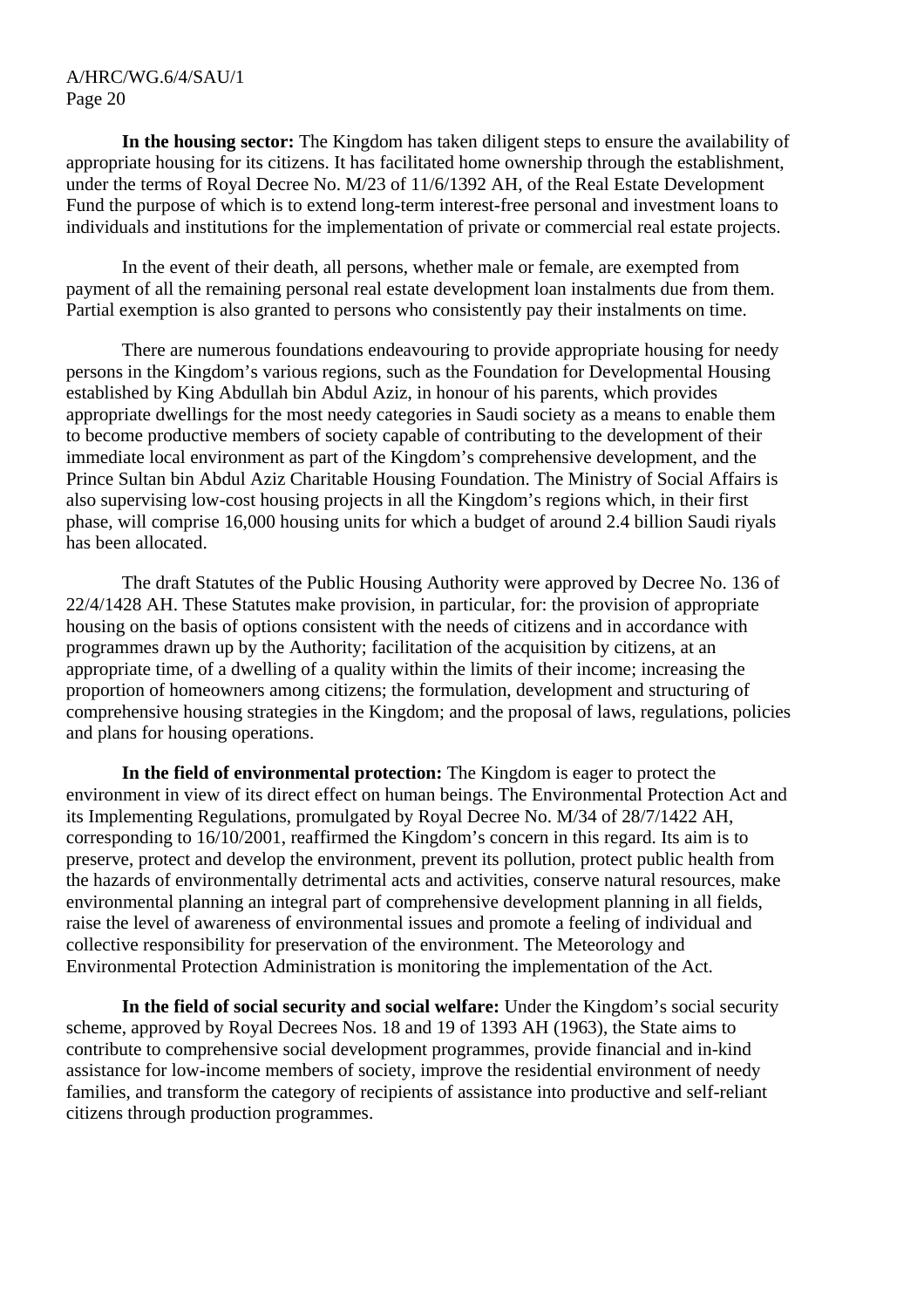Monthly social security benefits are paid to the following categories: orphans, persons incapacitated from work, the elderly, women without providers (divorcees, widows, widows with orphaned children, spinsters, and women whose provider is absent), families without providers, and categories that do not qualify for the acquisition of Saudi nationality, namely:

- Children of a Saudi mother and a non-Saudi father, and foreign women married to Saudis or who are their widows and who have children by them.

Holders of free transport passes, who are medically certified as suffering from a physical, sensory or mental disability and who are over 18 years of age, widows with orphaned children or orphans, are also entitled to benefits..

Social security benefits (pensions and assistance) began to be paid in the year 1382 AH (1963) at the annual rate of 360 riyals for a provider and 1,540 riyals for a family. These rates have increased steadily and, in accordance with Council of Ministers Decision No. 11 of 1429 AH (2008), currently amount to a maximum of 34,210 riyals per year for a family and a minimum pension of 6,000 riyals.

**Welfare of persons with special needs:** Royal Decree No. M/37 of 23/9/1421 AH stipulated that the Ministry of Social Affairs would be responsible for coordinating the provision of medical, social, educational, psychological and vocational services for persons with special needs and facilitating their social adaptation by opening shelters for the severely disabled, operating rehabilitation and employment centres for others, and providing prosthetic appliances.

**Children and orphans:** In accordance with Ministerial Ordinance No. 19583 of 22/6/1422 AH, a special department has been established in the Ministry of Social Affairs to process applications for the fostering of children of unknown parentage with a view to providing shelter for such children. The Ministry operates a large number of welfare institutions for male and female juveniles and also caters for the welfare of elderly persons at 20 institutions in various regions of the Kingdom.

**Protection from harm:** The Kingdom has been studying a bill of law to protect persons from various types of harm through preventive measures, the provision of assistance, treatment, shelter and the requisite social, psychological, health and legal services, and adoption of the legislative measures needed to call to account and punish the culprits. This bill of law is currently in the final stages of approval and adoption.

 The Kingdom is intensifying its efforts to eliminate all forms of violence against women. Its social development commissions are implementing numerous counselling and awareness programmes for women in which symposia, meetings and courses are held for the discussion of all issues of concern to Saudi women and families. Many awareness and counselling programmes on women's rights are also organized for men. Two bills of law on child abuse and domestic violence have also been drafted.

**Promotion of a culture of human rights:** The Human Rights Commission has begun the implementation of a comprehensive national plan of action for the promotion of a culture of human rights with a view to: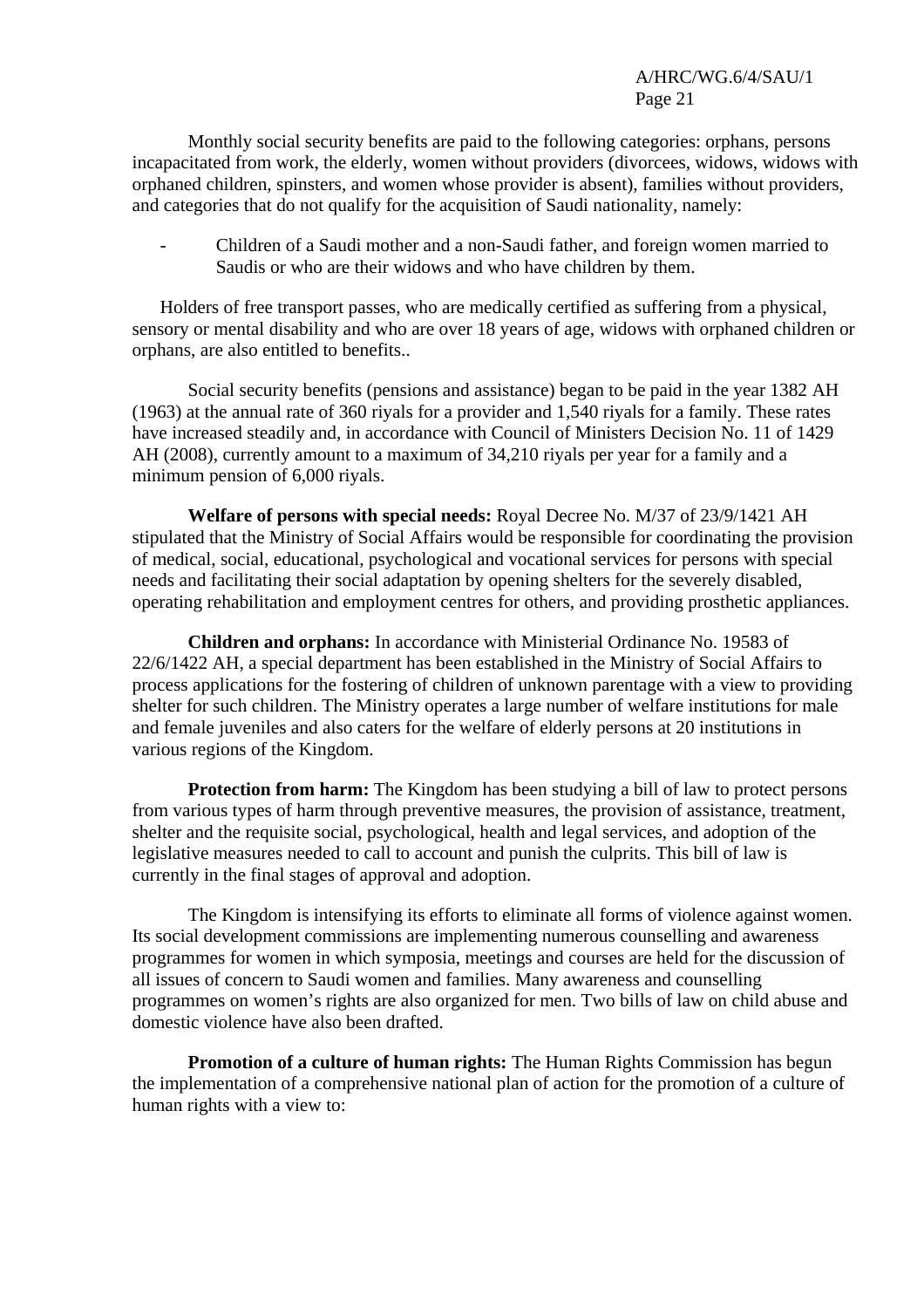Developing and enhancing awareness of human rights among members of society and endeavouring to enable them to exercise these rights.

- Ensuring compliance with the laws, directives and procedures for the protection of human rights by creating an environment conducive thereto in all fields.
- Drawing attention to, and warning of, the gravity of violations of human rights.
- Establishing genuine partnerships with governmental bodies and local, national, regional and international institutions seeking to promote a culture of human rights.
- Ensuring that the human rights-related provisions of the Basic Law of Governance and some of the legislative acts promulgated pursuant thereto, such as the Code of Criminal Procedure and the Code of Shari'a (Civil) Procedure, are put into actual practice.
- Ensuring that regulations, procedures and the professional conduct of persons engaged in public service are consistent with the principles and concepts of human rights.
- Promoting public awareness of ways and means to help to protect human rights.

#### **E. Pledges and voluntary commitments**

- 48. Financial support has been provided for the following United Nations mechanisms:
	- US\$150,000 in annual support for the budget of the Office of the High Commissioner for Human Rights with effect from 2008.
	- US\$25,000 for the Contingency Fund of the Office of the High Commissioner.
	- US\$25,000 for the Universal Periodic Review Trust Fund.
	- US\$25,000 for the Voluntary Fund for Victims of Torture.
	- US\$25,000 for the Voluntary Trust Fund on Contemporary Forms of Slavery.

49. A comprehensive bill of law prohibiting and criminalizing human trafficking and prescribing specific penalties for such crimes has been drafted and is in the final stages of adoption.

50. The Kingdom is carefully studying the question of accession to the two International Covenants on human rights.

51. The study of the question of accession to the Optional Protocol to the Convention on the Elimination of All Forms of Discrimination against Women is in its final stages.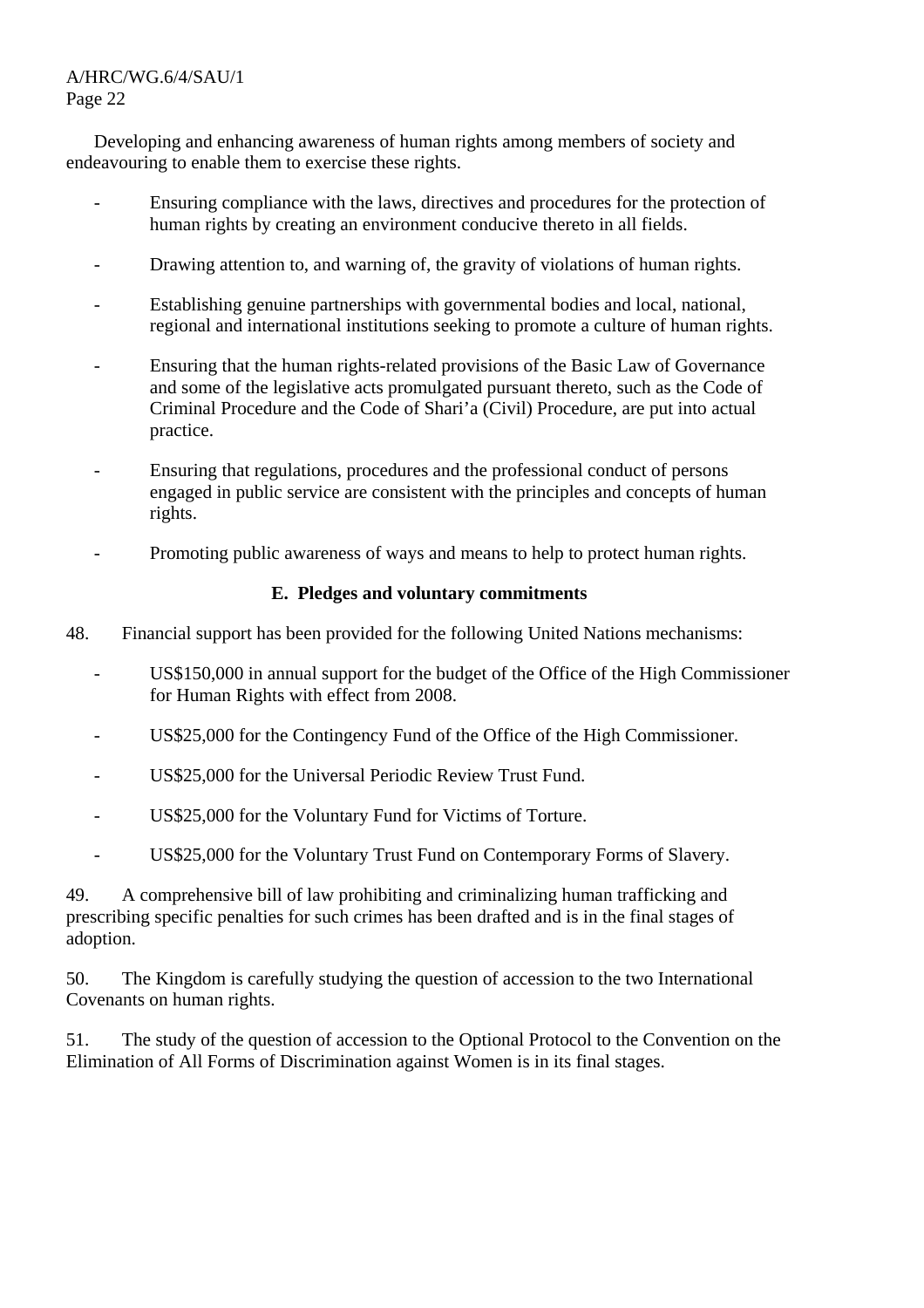### **F. Best practices**

### **Dialogue between followers of religions and civilizations**

52. On the initiative of the Custodian of the Two Holy Mosques, a World Conference on Dialogue was convened at Madrid during the period 16-18 July 2008 and, at the request of the Government of the Kingdom of Saudi Arabia, the General Assembly of the United Nations held a high-level meeting on dialogue from 12 to 13 November 2008. These initiatives were taken within the framework of the Kingdom's policy of promoting international peace and security and fostering a spirit of tolerance among all peoples.

53. As part of its positive contribution at the international level during the food crisis that affected the whole world, and particularly the poorer countries, in 2008 the Kingdom of Saudi Arabia made an unconditional donation of US\$ 500 million to the United Nations World Food Programme.

54. The Kingdom also established an Energy Fund for the Poor to which it contributed US\$ 500 million to help developing countries to obtain energy and implement development projects (Jeddah Energy Meeting, 2008).

55. The Government of the Kingdom of Saudi Arabia, believing that poverty has adverse effects and repercussions on the full enjoyment of human rights, has provided aid and assistance for the most poverty-stricken countries and support for organizations seeking to alleviate poverty worldwide. During the last three decades, the total assistance and non-recoverable and soft development loans provided by the Kingdom amounted to more than US\$ 84 billion. The Kingdom is also an important source of foreign exchange for the developing countries and, at the global level, ranks second in regard to the volume of its foreign exchange transfers. It is supporting institutions and organizations that are implementing specialized programmes of concern to the international community, such as the United Nations Relief and Works Agency for Palestine Refugees in the Near East (UNRWA), the United Nations Development Programme, the United Nations Industrial Development Fund, the Arab Gulf Programme for United Nations Development Organizations (AGFUND), the Arab Fund for Technical Assistance to African Countries, and the United Nations Children's Fund.

56. In 1991, the Kingdom waived official debts, amounting to about US\$ 6 billion, due to it from a number of developing countries so that those countries could meet the requirements for a decent life.

57. The total relief assistance that the Kingdom has provided amounts to more than US\$9.486 billion, not including the Kingdom's pledge of US\$1 billion to support the reconstruction of Iraq.

58. The Kingdom's endeavours to eliminate poverty in general are ongoing and are having a tangible effect at the local and international levels. In 2008, this prompted the World Food Programme to award the Custodian of the Two Holy Mosques the title of "Champion in the Fight against Poverty" which the WFP confers on leaders who contribute to the fight against poverty.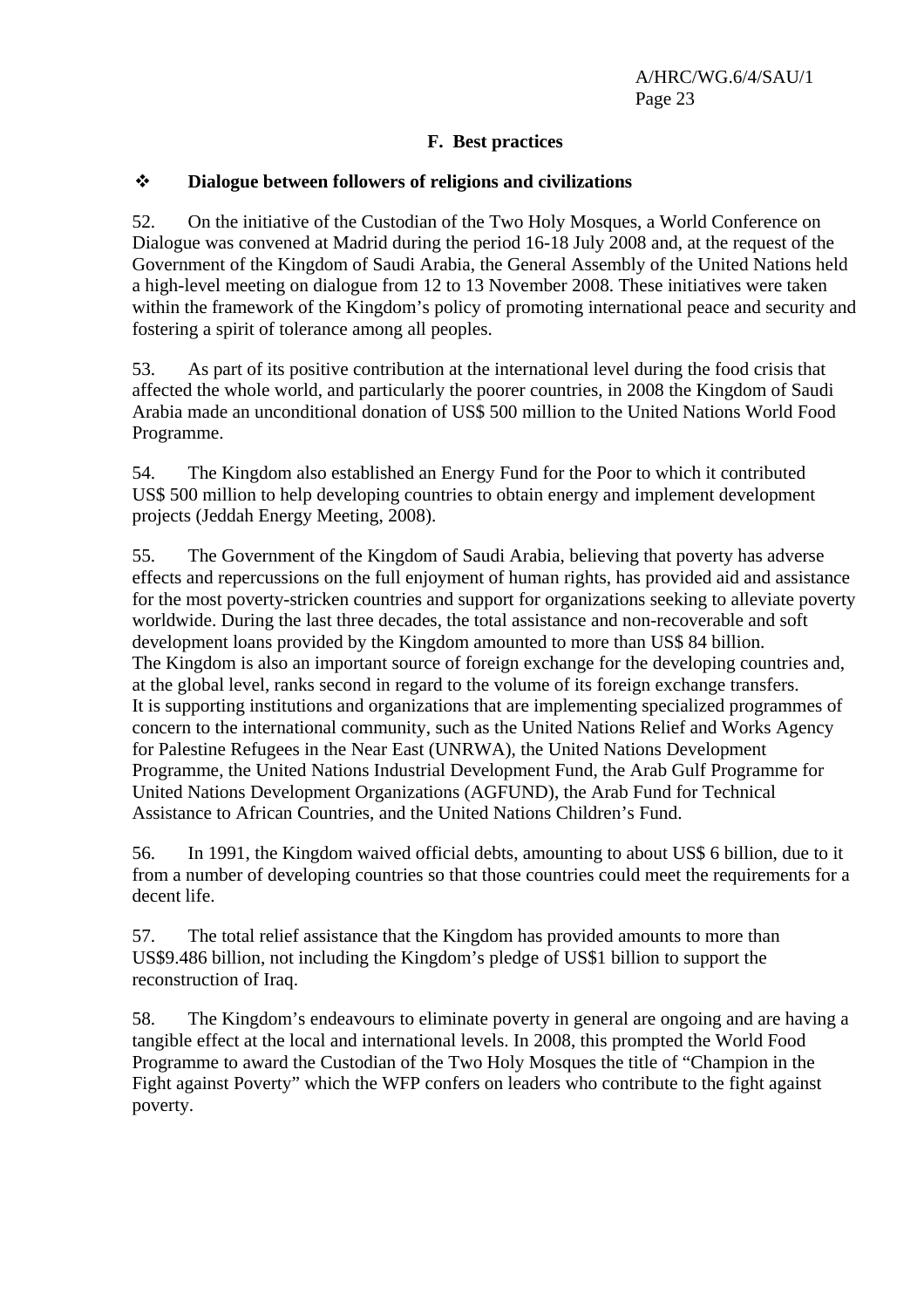#### **Establishment of the National Commission for the Welfare of Prisoners, Former Prisoners and Their Families**

59. This Commission, which was established in accordance with Council of Ministers Decision No. 2 of 1/1/1422 AH, has its headquarters in the city of Riyadh and branches in all the country's regions.

60. The Commission's function is to assist inmates of reformatories and prisons, overcome the financial and psychological problems faced by their families, provide them with the requisite services, improve the prison environment and propose appropriate alternatives. The Commission's activities include the provision of financial support for the families of prisoners and for former prisoners and helping them to find suitable employment so that they can reintegrate as respectable members of society.

# **Formation of counselling boards for persons imprisoned or detained on security grounds**

61. In keeping with its concern for its citizens and its firm belief that the motives for terrorism are fabricated and that young persons who are easily influenced could become embroiled therein, the Kingdom has made provision for advisory services to rectify erroneous concepts through the establishment of counselling boards for persons imprisoned or detained on security grounds. As a result of dialogues with these boards, a large proportion of such prisoners and detainees have renounced their dangerous ideologies. The boards also cater for the health, material and family-related needs of prisoners and detainees after their release.

# **Formation of a committee in the Kingdom's Human Rights Commission to ascertain the compatibility of the laws with the international human rights treaties and conventions to which the Kingdom has acceded**

62. A committee has been formed within the Human Rights Commission to examine the extent to which Saudi legislation is compatible with human rights instruments as a first step towards harmonization of the Kingdom's existing laws with its obligations under international treaties and conventions and amendment of any legal provisions that might be in conflict with those obligations. It is also studying the possibility of accession to instruments to which the Kingdom is not yet a party.

63. In fulfilment of its responsibility to promote greater awareness and knowledge of the concepts of all forms of human rights, the Kingdom's Human Rights Commission has participated in a study of "draft international standards of collective responsibility", which would greatly facilitate its tasks. The Commission will also be assisting in the formation of a Saudi national committee on collective responsibility

# **G. Challenges and constraints**

64. The Kingdom of Saudi Arabia, like other States, has faced numerous challenges and constraints in its endeavours to ensure justice for all. The main challenge has been posed by extremist groups committing acts of terrorism in and outside its territory. The Kingdom strongly believes that international cooperation will be a decisive factor in the campaign against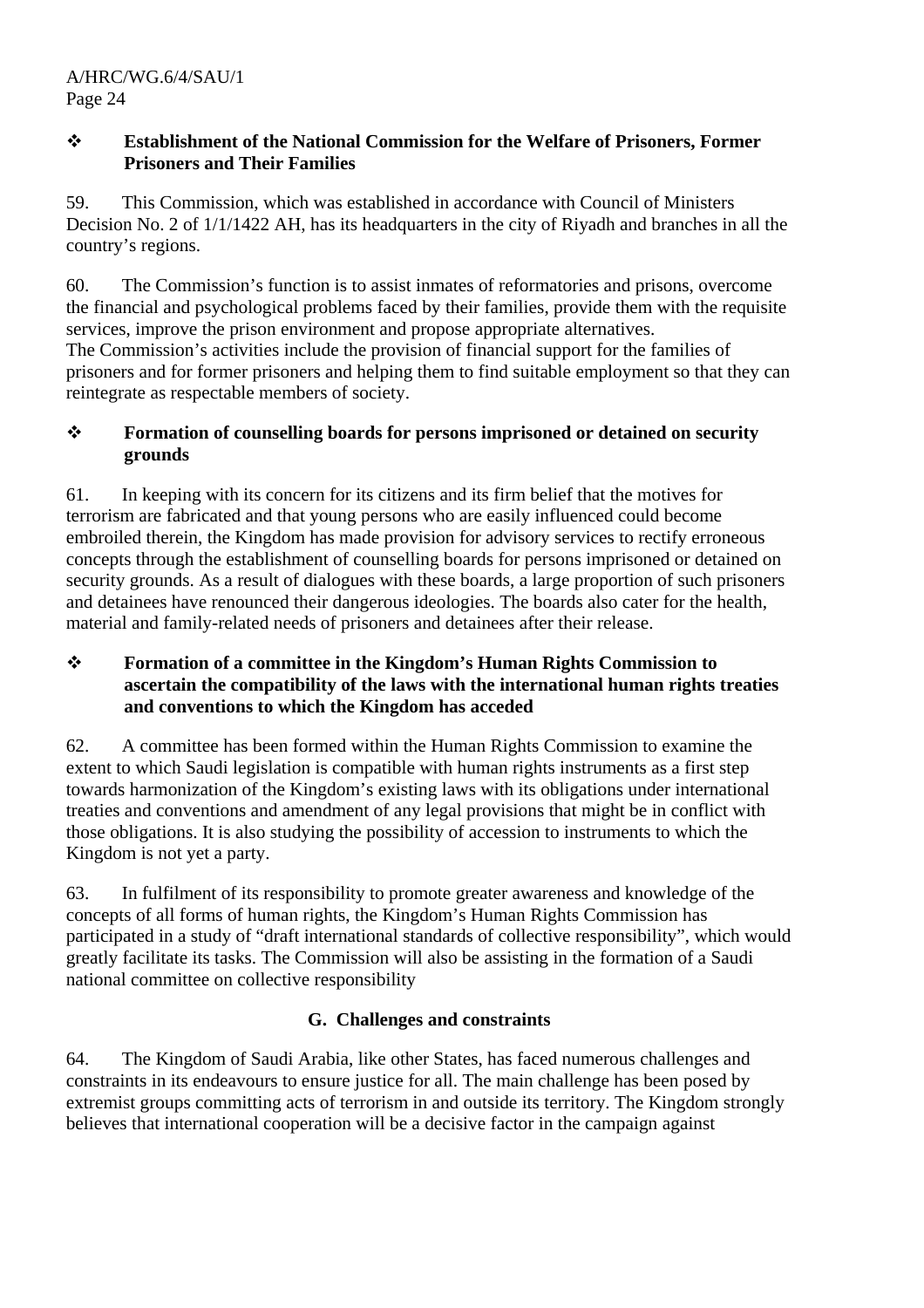terrorism. Although the will and determination to embark on this campaign should first be manifested at home, the national will should subsequently be expanded to become a global collective determination since no State can afford to remain neutral. The Kingdom is in favour of the adoption of a comprehensive global convention against international terrorism which, unfortunately, is still facing many obstacles due to political disputes between States concerning its role and content, particularly in regard to the definition of terrorism, the distinction between terrorism and legitimate resistance, and the concept of State terrorism.

65. The Kingdom has organized international gatherings at which it has advocated the planning and structuring of collective international action to combat terrorism. In February 2005, it organized a Counter-Terrorism International Conference which issued numerous important recommendations including, in particular, the Kingdom's call for the establishment of an international counter-terrorism centre. A web site has been created containing details of the Conference's activities, together with its Final Declaration and all the related documents (www.ctic.org.sa).

66. Since the Islamic Shari'a categorically forbids all forms and types of terrorism (which is a profane phenomenon), advocates a spirit of cooperation and brotherly love among people and prohibits acts of iniquity and devastation, the Standing Committee for Scholarly Research and Legal Opinions (Fatwas) in the Kingdom of Saudi Arabia issued a declaration proscribing terrorism and calling for the application of those noble precepts.

67. The Kingdom of Saudi Arabia has repeatedly emphasized that the information media should refrain from publishing or broadcasting anything that might encourage deviant behaviour, fanaticism, extremism or terrorism. It has also stressed the importance of public safety and security. In this connection, the Kingdom reaffirms its condemnation of the disparagement and defamation of religions that some States permit in the name of freedom of expression and which is helping to incite religious extremism in the Islamic World.

68. The Government is implementing a number of programmes to support its anti-terrorism endeavours and intensify its campaign against extremists through, inter alia, the establishment of a special security court to try suspected terrorists in which general safeguards are applied to ensure that the court, far from acting as a military tribunal, operates in conformity with the law and the judicial practices in force.

69. As part of its anti-terrorism campaign at the international level, the Kingdom ratified the Organization of the Islamic Conference Convention on Combating International Terrorism of 1999 and has acceded to and ratified all the 13 international conventions against terrorism. It is cooperating and coordinating with many friendly States in the fight against terrorism.

70. In this context, the Kingdom has proposed the establishment of an international agency or centre to coordinate with the United Nations on the development of mechanisms for an exchange of information and expertise among States in the field of counter-terrorism and for the interlinkage of national counter-terrorism agencies through a database that would enable them to rapidly exchange data on terrorists and terrorist groups.

71. The Kingdom is hosting more than seven million foreign expatriates holding more than 180 different nationalities and coming from a variety of cultural, social and economic